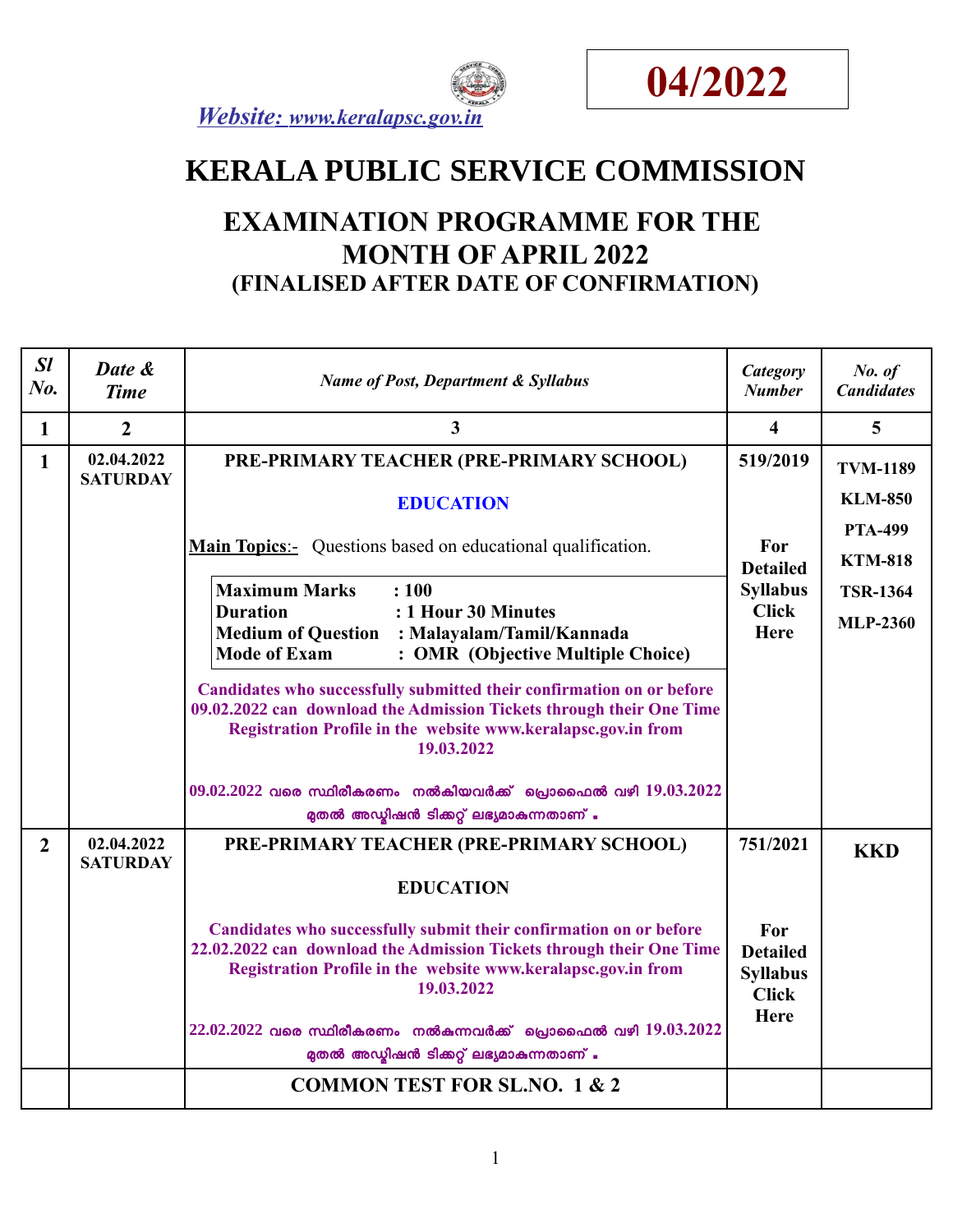| 3                       | 03.04.2022<br><b>SUNDAY</b> | <b>DRAFTSMAN GRADE II /</b><br><b>TOWN PLANNING SURVEYOR GRADE II</b>                                                                                                                                                                                                                                                                                | 668/2021                                                          |                          |
|-------------------------|-----------------------------|------------------------------------------------------------------------------------------------------------------------------------------------------------------------------------------------------------------------------------------------------------------------------------------------------------------------------------------------------|-------------------------------------------------------------------|--------------------------|
|                         |                             | <b>TOWN AND COUNTRY PLANNING</b><br>(SR from SC/ST)<br><b>Main Topics:</b> Questions based on educational qualification.                                                                                                                                                                                                                             | <b>For</b><br><b>Detailed</b><br><b>Syllabus</b>                  |                          |
|                         |                             | <b>Maximum Marks</b><br>: 100<br><b>Duration</b><br>: 1 Hour 30 Minutes<br><b>Medium of Question : English</b><br><b>Mode of Exam</b><br>: OMR (Objective Multiple Choice)                                                                                                                                                                           | <b>Click</b><br>Here                                              |                          |
|                         |                             | Candidates who successfully submit their confirmation on or before<br>22.02.2022 can download the Admission Tickets through their One Time<br>Registration Profile in the website www.keralapsc.gov.in from<br>19.03.2022                                                                                                                            |                                                                   |                          |
|                         |                             | 22.02.2022 വരെ സ്ഥിരീകരണം നൽകുന്നവർക്ക് പ്രൊഫൈൽ വഴി $19.03.2022$<br>മുതൽ അഡ്മിഷൻ ടിക്കറ്റ് ലഭ്യമാകുന്നതാണ് .                                                                                                                                                                                                                                         |                                                                   |                          |
| $\overline{\mathbf{4}}$ | 03.04.2022<br><b>SUNDAY</b> | <b>DRAFTSMAN (CIVIL)</b>                                                                                                                                                                                                                                                                                                                             | 413/2019                                                          | 21826                    |
|                         |                             | <b>KERALA AGRO MACHINERY CORPORATION LIMITED</b><br>Candidates who successfully submitted their confirmation on or before<br>09.02.2022 can download the Admission Tickets through their One Time<br>Registration Profile in the website www.keralapsc.gov.in from<br>19.03.2022<br>$09.02.2022$ വരെ സ്ഥിരീകരണം നൽകിയവർക്ക് പ്രൊഫൈൽ വഴി $19.03.2022$ | For<br><b>Detailed</b><br><b>Syllabus</b><br><b>Click</b><br>Here |                          |
|                         |                             | മുതൽ അഡ്ലിഷൻ ടിക്കറ്റ് ലഭ്യമാകുന്നതാണ് .                                                                                                                                                                                                                                                                                                             |                                                                   |                          |
|                         | 03.04.2022<br><b>SUNDAY</b> | <b>TRADESMAN (CIVIL)</b><br><b>TECHNICAL EDUCATION</b>                                                                                                                                                                                                                                                                                               | 756/2021<br>For                                                   | <b>TVM</b><br><b>TSR</b> |
|                         |                             | Candidates who successfully submit their confirmation on or before<br>22.02.2022 can download the Admission Tickets through their One Time<br>Registration Profile in the website www.keralapsc.gov.in from<br>19.03.2022                                                                                                                            | <b>Detailed</b><br><b>Syllabus</b><br><b>Click</b><br><b>Here</b> |                          |
|                         |                             | 22.02.2022 വരെ സ്ഥിരീകരണം നൽകുന്നവർക്ക് പ്രൊഫൈൽ വഴി $19.03.2022$<br>മുതൽ അഡ്മിഷൻ ടിക്കറ്റ് ലഭ്യമാകുന്നതാണ് .                                                                                                                                                                                                                                         |                                                                   |                          |
|                         |                             | <b>COMMON TEST FOR SL.NO. 3 TO 5</b>                                                                                                                                                                                                                                                                                                                 |                                                                   |                          |
|                         |                             |                                                                                                                                                                                                                                                                                                                                                      |                                                                   |                          |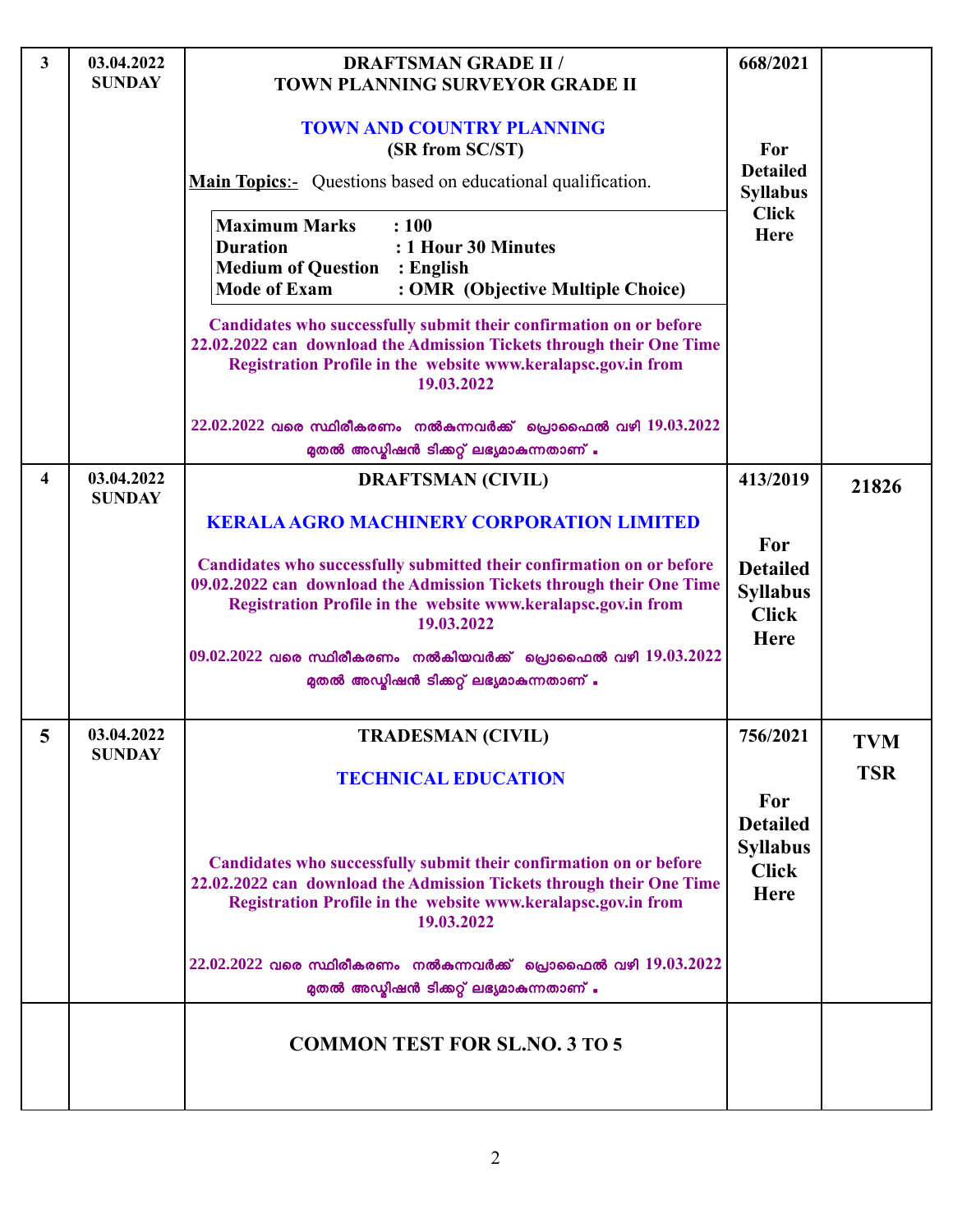| 6              | 04.04.2022                  | <b>BRANCH MANAGER</b>                                                                                                                                                                                                        | 122/2019                                       | LC/AI           |
|----------------|-----------------------------|------------------------------------------------------------------------------------------------------------------------------------------------------------------------------------------------------------------------------|------------------------------------------------|-----------------|
|                | <b>MONDAY</b>               | <b>DISTRICT CO-OPERATIVE BANK</b>                                                                                                                                                                                            |                                                |                 |
|                |                             |                                                                                                                                                                                                                              |                                                | <b>PTA-69</b>   |
|                |                             | (Part I – Direct Recruitment)<br>(NCA Notification)                                                                                                                                                                          | For<br><b>Detailed</b>                         | <b>MLP-152</b>  |
|                |                             | <b>Main Topics:-</b> Questions based on educational qualification.                                                                                                                                                           | <b>Syllabus</b><br><b>Click</b>                |                 |
|                |                             | <b>Maximum Marks</b><br>: 100<br><b>Duration</b><br>: 1 Hour 30 Minutes<br><b>Medium of Question</b><br>$:$ English<br><b>Mode of Exam</b><br>: OMR (Objective Multiple Choice)                                              | <b>Here</b>                                    |                 |
|                |                             | Candidates who successfully submitted their confirmation on or before<br>09.02.2022 can download the Admission Tickets through their One Time<br>Registration Profile in the website www.keralapsc.gov.in from<br>21.03.2022 |                                                |                 |
|                |                             | $09.02.2022$ വരെ സ്ഥിരീകരണം നൽകിയവർക്ക് പ്രൊഫൈൽ വഴി $21.03.2022$<br>മുതൽ അഡ്മിഷൻ ടിക്കറ്റ് ലഭ്യമാകുന്നതാണ് .                                                                                                                 |                                                |                 |
| $\overline{7}$ | 04.04.2022<br><b>MONDAY</b> | <b>BRANCH MANAGER</b>                                                                                                                                                                                                        | 123/2019                                       | $SC$            |
|                |                             | <b>DISTRICT CO-OPERATIVE BANK</b>                                                                                                                                                                                            |                                                | <b>MLP-1203</b> |
|                |                             | (Part I – Direct Recruitment)                                                                                                                                                                                                |                                                |                 |
|                |                             | (NCA Notification)                                                                                                                                                                                                           | <u>For</u><br><b>Detailed</b>                  |                 |
|                |                             | Candidates who successfully submitted their confirmation on or before<br>09.02.2022 can download the Admission Tickets through their One Time<br>Registration Profile in the website www.keralapsc.gov.in from<br>21.03.2022 | <b>Syllabus</b><br><b>Click</b><br><b>Here</b> |                 |
|                |                             | $09.02.2022$ വരെ സ്ഥിരീകരണം നൽകിയവർക്ക് പ്രൊഫൈൽ വഴി                                                                                                                                                                          |                                                |                 |
|                |                             | $21.03.2022$ മുതൽ അഡ്മിഷൻ ടിക്കറ്റ് ലഭ്യമാകുന്നതാണ് .                                                                                                                                                                        |                                                |                 |
| 8              | 04.04.2022<br><b>MONDAY</b> | <b>BRANCH MANAGER</b>                                                                                                                                                                                                        | 124/2019                                       | <b>Muslim</b>   |
|                |                             | <b>DISTRICT CO-OPERATIVE BANK</b>                                                                                                                                                                                            |                                                |                 |
|                |                             | (Part I – Direct Recruitment)<br>(NCA Notification)                                                                                                                                                                          | <u>For</u><br><b>Detailed</b>                  | <b>KZD-992</b>  |
|                |                             | Candidates who successfully submitted their confirmation on or before<br>09.02.2022 can download the Admission Tickets through their One Time<br>Registration Profile in the website www.keralapsc.gov.in from<br>21.03.2022 | <b>Syllabus</b><br><b>Click</b><br><b>Here</b> |                 |
|                |                             | $09.02.2022$ വരെ സ്ഥിരീകരണം നൽകിയവർക്ക് പ്രൊഫൈൽ വഴി<br>$21.03.2022$ മുതൽ അഡ്യിഷൻ ടിക്കറ്റ് ലഭ്യമാകുന്നതാണ് .                                                                                                                 |                                                |                 |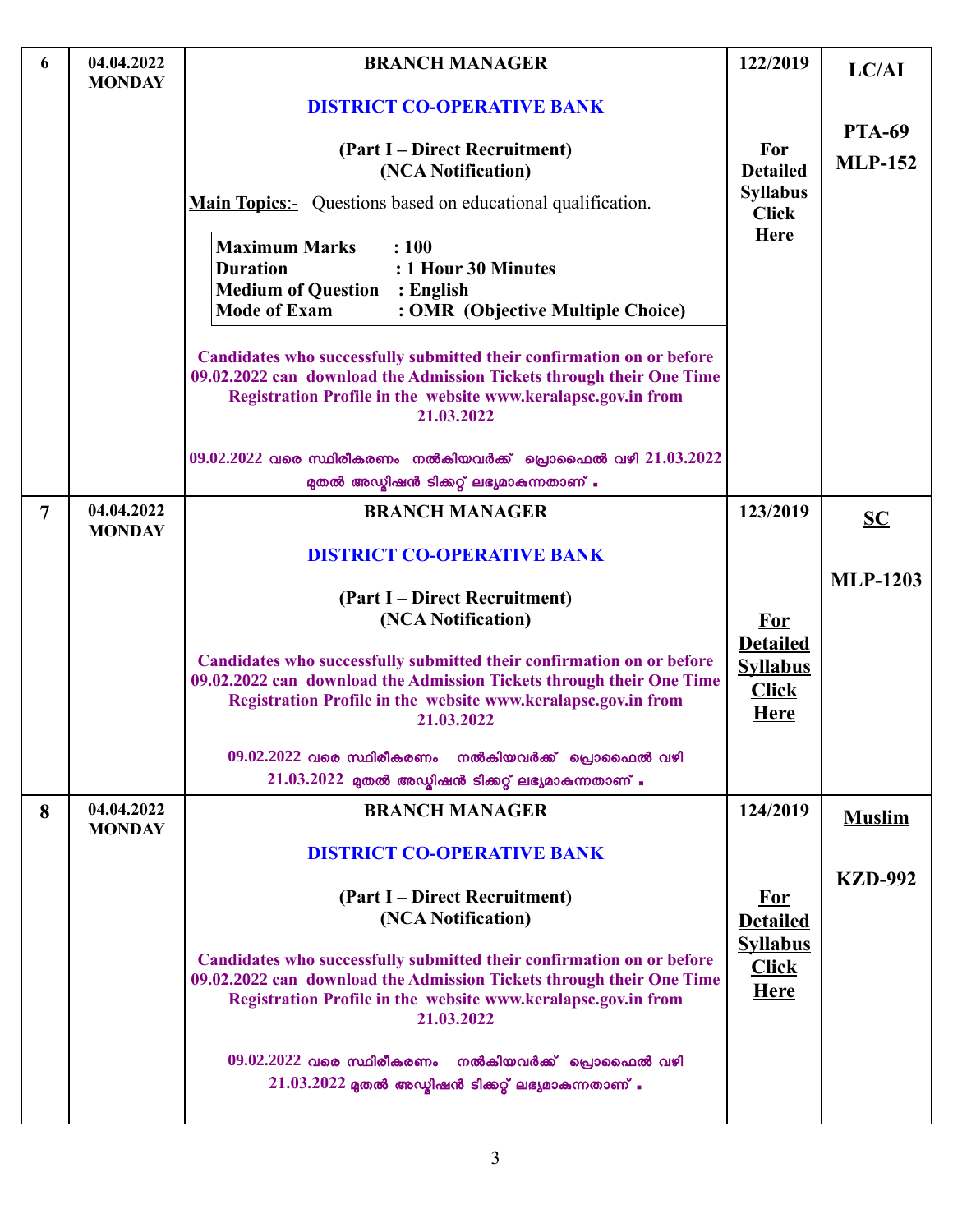| $\boldsymbol{9}$ | 04.04.2022<br><b>MONDAY</b> | <b>BRANCH MANAGER</b>                                                                                                                                                                                                        | 125/2019                        | Ezhava/                                   |
|------------------|-----------------------------|------------------------------------------------------------------------------------------------------------------------------------------------------------------------------------------------------------------------------|---------------------------------|-------------------------------------------|
|                  |                             | <b>DISTRICT CO-OPERATIVE BANK</b>                                                                                                                                                                                            |                                 | Thiyya/                                   |
|                  |                             | (Part II – Society Quota)                                                                                                                                                                                                    | <b>For</b><br><b>Detailed</b>   | <b>Billava</b>                            |
|                  |                             | (NCA Notification)                                                                                                                                                                                                           | <b>Syllabus</b><br><b>Click</b> | TVM-3                                     |
|                  |                             | Candidates who successfully submitted their confirmation on or before<br>09.02.2022 can download the Admission Tickets through their One Time<br>Registration Profile in the website www.keralapsc.gov.in from<br>21.03.2022 | <b>Here</b>                     | <b>PTA-1</b><br>$KTM-4$<br>EKM-3<br>MLP-6 |
|                  |                             | $09.02.2022$ വരെ സ്ഥിരീകരണം നൽകിയവർക്ക് പ്രൊഫൈൽ വഴി $21.03.2022$<br>മുതൽ അഡ്മിഷൻ ടിക്കറ്റ് ലഭ്യമാകുന്നതാണ് .                                                                                                                 |                                 |                                           |
| 10               | 04.04.2022<br><b>MONDAY</b> | <b>BRANCH MANAGER</b>                                                                                                                                                                                                        | 126/2019                        | <b>Muslim</b>                             |
|                  |                             | <b>DISTRICT CO-OPERATIVE BANK</b><br>11 – Societ                                                                                                                                                                             | <b>For</b>                      | <b>KTM-1</b>                              |
|                  |                             | <b>ICA No</b><br>or b<br><u>confirm</u><br>One<br>rou<br>v <sub>out</sub> from<br>.1 alapsc.20<br>21.03.2022                                                                                                                 |                                 |                                           |
|                  |                             | $09.02.2022$ വരെ സ്ഥിരീകരണം നൽകിയവർക്ക് പ്രൊഫൈൽ വഴി<br>$21.03.2022$ മുതൽ അഡ്യിഷൻ ടിക്കറ്റ് ലഭ്യമാകുന്നതാണ് .                                                                                                                 |                                 |                                           |
| 11               | 04.04.2022<br><b>MONDAY</b> | <b>BRANCH MANAGER</b>                                                                                                                                                                                                        | 127/2019                        | $\underline{\mathbf{SC}}$                 |
|                  |                             | <b>DISTRICT CO-OPERATIVE BANK</b>                                                                                                                                                                                            |                                 |                                           |
|                  |                             | (Part II – Society Quota)                                                                                                                                                                                                    | <b>For</b><br><b>Detailed</b>   | <b>PTA-2</b><br>$IDK-2$                   |
|                  |                             | (NCA Notification)                                                                                                                                                                                                           | <b>Syllabus</b><br><b>Click</b> |                                           |
|                  |                             | Candidates who successfully submitted their confirmation on or before<br>09.02.2022 can download the Admission Tickets through their One Time<br>Registration Profile in the website www.keralapsc.gov.in from<br>21.03.2022 | <b>Here</b>                     |                                           |
|                  |                             | $09.02.2022$ വരെ സ്ഥിരീകരണം നൽകിയവർക്ക് പ്രൊഫൈൽ വഴി<br>$21.03.2022$ മുതൽ അഡ്യിഷൻ ടിക്കറ്റ് ലഭ്യമാകുന്നതാണ്.                                                                                                                  |                                 |                                           |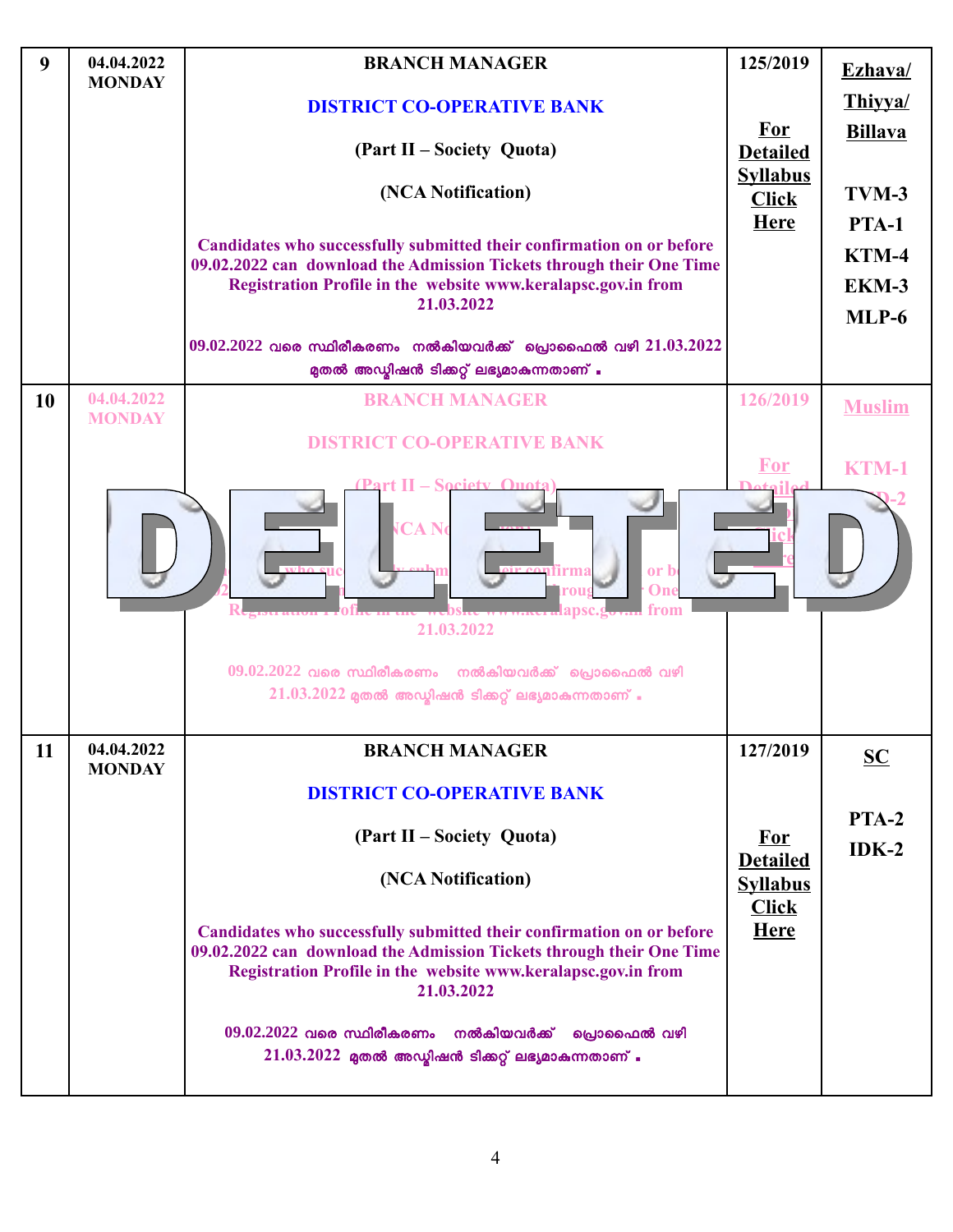| <b>12</b> | 04.04.2022<br><b>MONDAY</b> | <b>BRANCH MANAGER</b>                                                                                                                                                                                                        | 279/2021                                           | $SC$           |
|-----------|-----------------------------|------------------------------------------------------------------------------------------------------------------------------------------------------------------------------------------------------------------------------|----------------------------------------------------|----------------|
|           |                             | <b>DISTRICT CO-OPERATIVE BANK</b>                                                                                                                                                                                            |                                                    |                |
|           |                             | (Part II – Society Quota)                                                                                                                                                                                                    | <b>For</b>                                         | EKM-2<br>PKD-4 |
|           |                             | (NCA Notification)                                                                                                                                                                                                           | <b>Detailed</b><br><b>Syllabus</b><br><b>Click</b> | <b>KNR-1</b>   |
|           |                             | Candidates who successfully submitted their confirmation on or before<br>09.02.2022 can download the Admission Tickets through their One Time<br>Registration Profile in the website www.keralapsc.gov.in from<br>21.03.2022 | <b>Here</b>                                        |                |
|           |                             | $09.02.2022$ വരെ സ്ഥിരീകരണം നൽകിയവർക്ക് പ്രൊഫൈൽ വഴി                                                                                                                                                                          |                                                    |                |
|           |                             | $21.03.2022$ മുതൽ അഡ്ബിഷൻ ടിക്കറ്റ് ലഭ്യമാകുന്നതാണ് .                                                                                                                                                                        |                                                    |                |
| 13        | 04.04.2022<br><b>MONDAY</b> | <b>BRANCH MANAGER</b>                                                                                                                                                                                                        | 280/2021                                           | <b>Muslim</b>  |
|           |                             | <b>DISTRICT CO-OPERATIVE BANK</b>                                                                                                                                                                                            |                                                    |                |
|           |                             | (Part II – Society Quota)                                                                                                                                                                                                    | <b>For</b>                                         | TSR-1          |
|           |                             | (NCA Notification)                                                                                                                                                                                                           | <b>Detailed</b><br><b>Syllabus</b><br><b>Click</b> |                |
|           |                             | Candidates who successfully submitted their confirmation on or before<br>09.02.2022 can download the Admission Tickets through their One Time<br>Registration Profile in the website www.keralapsc.gov.in from<br>21.03.2022 | <b>Here</b>                                        |                |
|           |                             | $09.02.2022$ വരെ സ്ഥിരീകരണം നൽകിയവർക്ക് പ്രൊഫൈൽ വഴി<br>$21.03.2022$ മുതൽ അഡ്യിഷൻ ടിക്കറ്റ് ലഭ്യമാകുന്നതാണ് .                                                                                                                 |                                                    |                |
| 14        | 04.04.2022<br><b>MONDAY</b> | <b>BRANCH MANAGER</b>                                                                                                                                                                                                        | 281/2021                                           | Ezhava/        |
|           |                             | <b>DISTRICT CO-OPERATIVE BANK</b>                                                                                                                                                                                            |                                                    | Thiyya/        |
|           |                             | (Part II – Society Quota)                                                                                                                                                                                                    | <b>For</b><br><b>Detailed</b>                      | <b>Billava</b> |
|           |                             | (NCA Notification)                                                                                                                                                                                                           | <b>Syllabus</b><br><b>Click</b><br><b>Here</b>     | WYD-8          |
|           |                             | Candidates who successfully submitted their confirmation on or before<br>09.02.2022 can download the Admission Tickets through their One Time<br>Registration Profile in the website www.keralapsc.gov.in from<br>21.03.2022 |                                                    |                |
|           |                             | നൽകിയവർക്ക്<br>$09.02.2022$ വരെ സ്ഥിരീകരണം<br>പ്രൊഫൈൽ വഴി<br>$21.03.2022$ മുതൽ അഡ്യിഷൻ ടിക്കറ്റ് ലഭ്യമാകുന്നതാണ് .                                                                                                           |                                                    |                |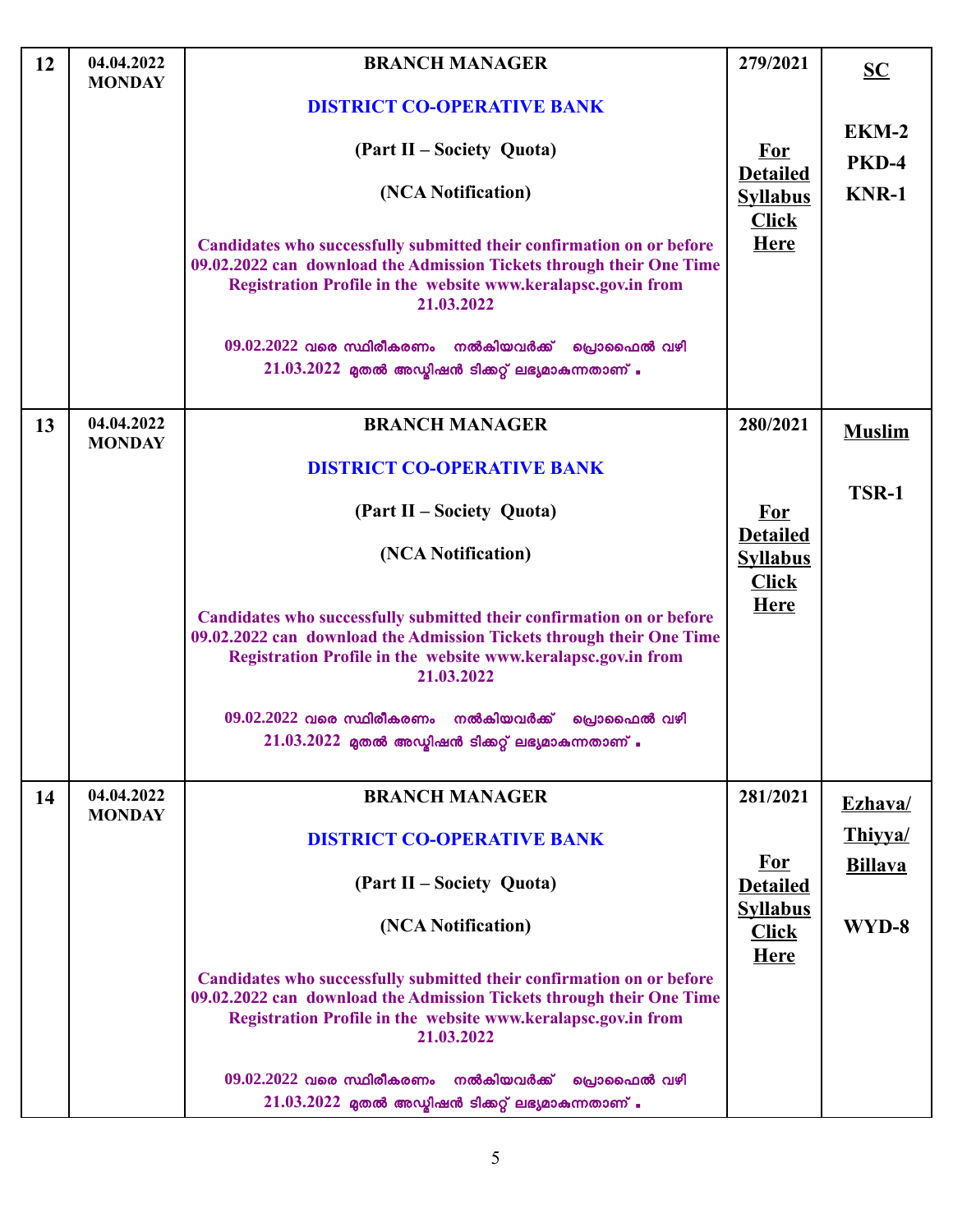| 15        | 04.04.2022<br><b>MONDAY</b> | <b>BRANCH MANAGER</b>                                                                                                                                                                                                        | 282/2021                                       | <b>LC/AI</b>    |
|-----------|-----------------------------|------------------------------------------------------------------------------------------------------------------------------------------------------------------------------------------------------------------------------|------------------------------------------------|-----------------|
|           |                             | <b>DISTRICT CO-OPERATIVE BANK</b>                                                                                                                                                                                            |                                                |                 |
|           |                             | (Part II – Society Quota)                                                                                                                                                                                                    | <u>For</u><br><b>Detailed</b>                  | KTM-1           |
|           |                             | (NCA Notification)                                                                                                                                                                                                           | <b>Syllabus</b><br><b>Click</b><br><b>Here</b> |                 |
|           |                             | Candidates who successfully submitted their confirmation on or before<br>09.02.2022 can download the Admission Tickets through their One Time<br>Registration Profile in the website www.keralapsc.gov.in from<br>21.03.2022 |                                                |                 |
|           |                             | $09.02.2022$ വരെ സ്ഥിരീകരണം നൽകിയവർക്ക് പ്രൊഫൈൽ വഴി<br>$21.03.2022$ മുതൽ അഡ്യിഷൻ ടിക്കറ്റ് ലഭ്യമാകുന്നതാണ് .                                                                                                                 |                                                |                 |
| <b>16</b> | 04.04.2022<br><b>MONDAY</b> | <b>BRANCH MANAGER</b>                                                                                                                                                                                                        | 339/2021                                       | SC              |
|           |                             | <b>DISTRICT CO-OPERATIVE BANK</b>                                                                                                                                                                                            |                                                |                 |
|           |                             |                                                                                                                                                                                                                              | <u>For</u>                                     | <b>EKM-1062</b> |
|           |                             | (Part I – General Quota)<br>(NCA Notification)                                                                                                                                                                               | <b>Detailed</b>                                | <b>KKD-867</b>  |
|           |                             |                                                                                                                                                                                                                              | <b>Syllabus</b><br><b>Click</b>                |                 |
|           |                             | Candidates who successfully submitted their confirmation on or before<br>09.02.2022 can download the Admission Tickets through their One Time<br>Registration Profile in the website www.keralapsc.gov.in from<br>21.03.2022 | <b>Here</b>                                    |                 |
|           |                             | $09.02.2022$ വരെ സ്ഥിരീകരണം നൽകിയവർക്ക് പ്രൊഫൈൽ വഴി                                                                                                                                                                          |                                                |                 |
|           |                             | $21.03.2022$ മുതൽ അഡ്ബിഷൻ ടിക്കറ്റ് ലഭ്യമാകുന്നതാണ് .                                                                                                                                                                        |                                                |                 |
|           |                             |                                                                                                                                                                                                                              |                                                |                 |
| 17        | 04.04.2022<br><b>MONDAY</b> | <b>BRANCH MANAGER</b>                                                                                                                                                                                                        | 340/2021                                       | LC/AI           |
|           |                             | <b>DISTRICT CO-OPERATIVE BANK</b>                                                                                                                                                                                            |                                                |                 |
|           |                             |                                                                                                                                                                                                                              | <u>For</u>                                     |                 |
|           |                             | (Part I – General Quota)<br>(NCA Notification)                                                                                                                                                                               | <b>Detailed</b>                                | <b>KKD-437</b>  |
|           |                             |                                                                                                                                                                                                                              | <b>Syllabus</b>                                | <b>KNR-88</b>   |
|           |                             |                                                                                                                                                                                                                              | <b>Click</b><br><b>Here</b>                    |                 |
|           |                             | Candidates who successfully submitted their confirmation on or before<br>09.02.2022 can download the Admission Tickets through their One Time<br>Registration Profile in the website www.keralapsc.gov.in from<br>21.03.2022 |                                                |                 |
|           |                             | $09.02.2022$ വരെ സ്ഥിരീകരണം നൽകിയവർക്ക് പ്രൊഫൈൽ വഴി<br>$21.03.2022$ മുതൽ അഡ്യിഷൻ ടിക്കറ്റ് ലഭ്യമാകുന്നതാണ് .                                                                                                                 |                                                |                 |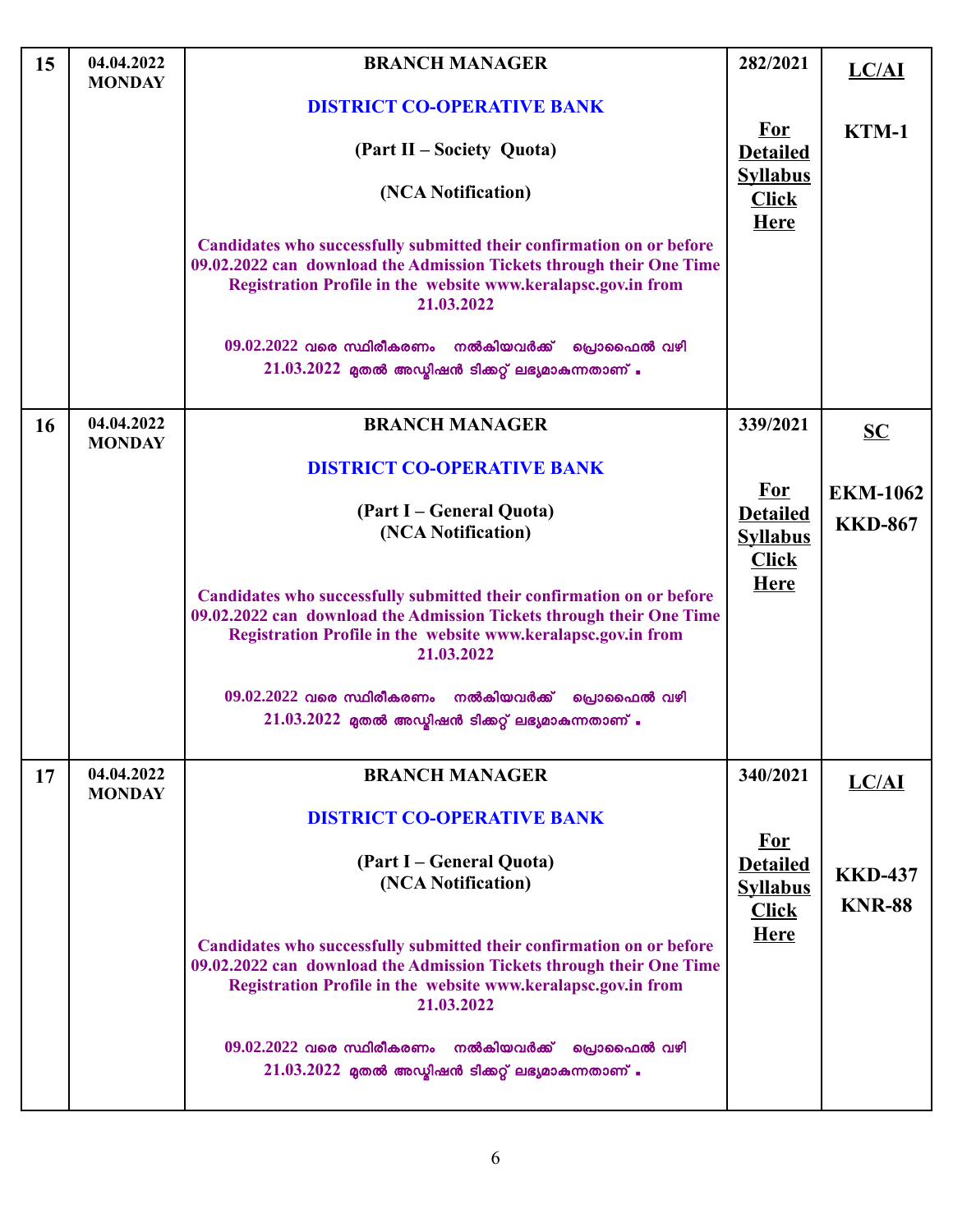| 18 | 04.04.2022<br><b>MONDAY</b>  | <b>BRANCH MANAGER</b>                                                                                                                                                                                                        | 341/2021                                                         | <b>OBC</b>     |
|----|------------------------------|------------------------------------------------------------------------------------------------------------------------------------------------------------------------------------------------------------------------------|------------------------------------------------------------------|----------------|
|    |                              | <b>DISTRICT CO-OPERATIVE BANK</b>                                                                                                                                                                                            |                                                                  |                |
|    |                              | (Part I – General Quota)<br>(NCA Notification)                                                                                                                                                                               | <b>For</b><br><b>Detailed</b><br><b>Syllabus</b><br><b>Click</b> | <b>EKM-815</b> |
|    |                              | Candidates who successfully submitted their confirmation on or before<br>09.02.2022 can download the Admission Tickets through their One Time<br>Registration Profile in the website www.keralapsc.gov.in from<br>21.03.2022 | <b>Here</b>                                                      |                |
|    |                              | $09.02.2022$ വരെ സ്ഥിരീകരണം നൽകിയവർക്ക് പ്രൊഫൈൽ വഴി<br>$21.03.2022$ മുതൽ അഡ്യിഷൻ ടിക്കറ്റ് ലഭ്യമാകുന്നതാണ് .                                                                                                                 |                                                                  |                |
|    |                              | <b>COMMON TEST FOR SL.NO. 6 TO 18 (Except Sl.No. 10)</b>                                                                                                                                                                     |                                                                  |                |
| 19 | 05.04.2022<br><b>TUESDAY</b> | <b>DIETICIAN GRADE II</b>                                                                                                                                                                                                    | 394/2019                                                         | 678            |
|    |                              | <b>INSURANCE MEDICAL SERVICES</b>                                                                                                                                                                                            | For                                                              |                |
|    |                              | <b>Main Topics:-</b> Questions based on educational qualification.                                                                                                                                                           | <b>Detailed</b><br><b>Syllabus</b><br><b>Click</b><br>Here       |                |
|    |                              | <b>Maximum Marks</b><br>: 100<br><b>Duration</b><br>: 1 Hour 30 Minutes<br><b>Medium of Question : English</b><br><b>Mode of Exam</b><br>: <b>ONLINE</b> (Objective Multiple Choice)                                         |                                                                  |                |
|    |                              | Candidates who successfully submitted their confirmation on or before<br>09.02.2022 can download the Admission Tickets through their One Time<br>Registration Profile in the website www.keralapsc.gov.in from<br>22.03.2022 |                                                                  |                |
|    |                              | $09.02.2022$ വരെ സ്ഥിരീകരണം നൽകിയവർക്ക് പ്രൊഫൈൽ വഴി $22.03.2022$<br>മുതൽ അഡ്മിഷൻ ടിക്കറ്റ് ലഭ്യമാകുന്നതാണ് .                                                                                                                 |                                                                  |                |
|    |                              |                                                                                                                                                                                                                              |                                                                  |                |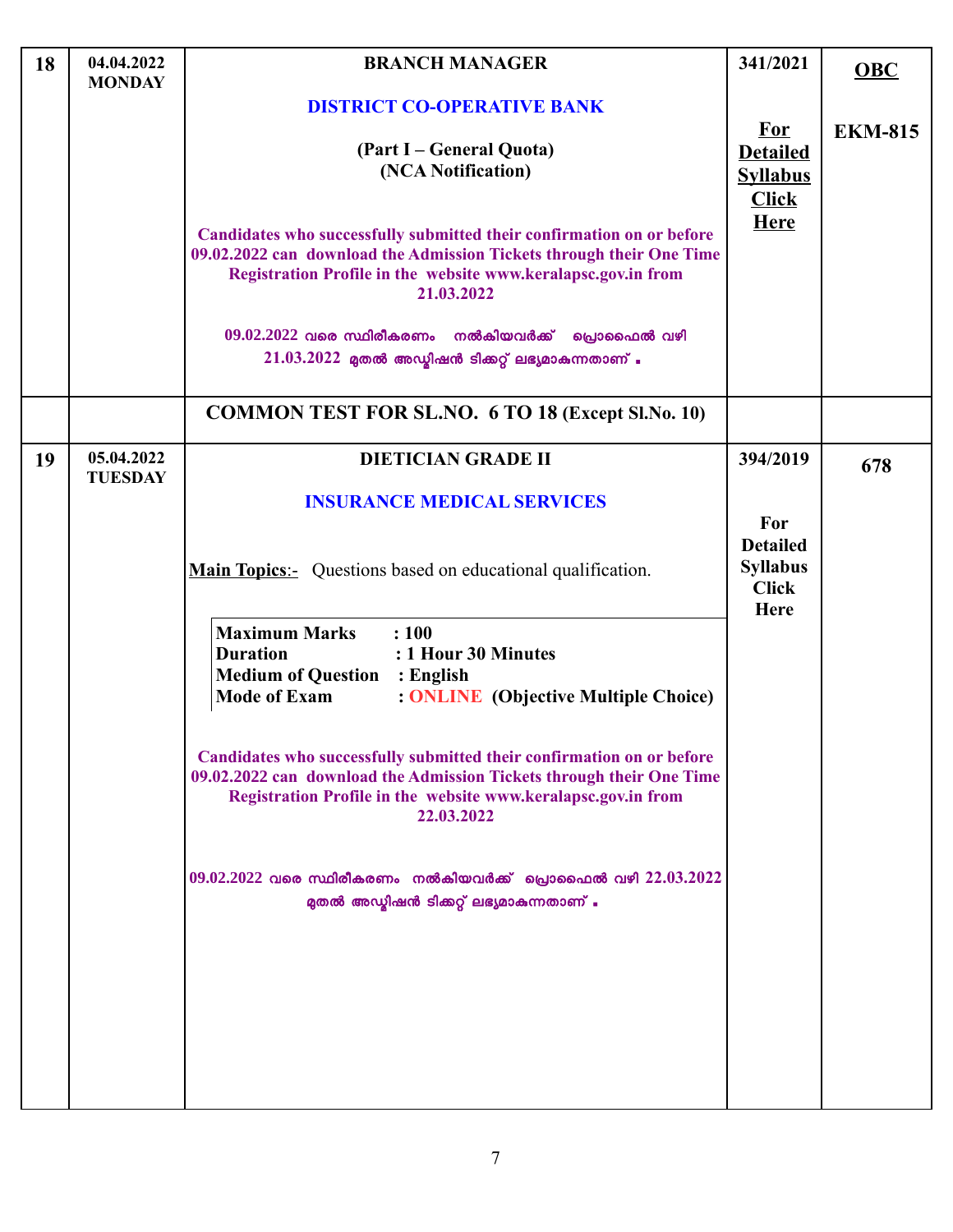| 20 | 07.04.2022<br><b>THURSDAY</b> | <b>CHILD DEVELOPMENT PROJECT OFFICER</b><br>(WOMEN ONLY)                                                                                                                                                                     | 196/2020                                                                 | 4707 |
|----|-------------------------------|------------------------------------------------------------------------------------------------------------------------------------------------------------------------------------------------------------------------------|--------------------------------------------------------------------------|------|
|    |                               | <b>WOMEN AND CHILD DEVELOPMENT DEPARTMENT</b>                                                                                                                                                                                | For                                                                      |      |
|    |                               | <b>Main Topics</b> : Questions based on educational qualification.                                                                                                                                                           | <b>Detailed</b><br><b>Syllabus</b>                                       |      |
|    |                               | <b>Maximum Marks</b><br>: 100<br><b>Duration</b><br>: 1 Hour 30 Minutes<br><b>Medium of Question</b><br>: English<br><b>Mode of Exam</b><br>: OMR (Objective Multiple Choice)                                                | <b>Click</b><br><b>Here</b>                                              |      |
|    |                               | Candidates who successfully submitted their confirmation on or before<br>09.02.2022 can download the Admission Tickets through their One Time<br>Registration Profile in the website www.keralapsc.gov.in from<br>24.03.2022 |                                                                          |      |
|    |                               | $09.02.2022$ വരെ സ്ഥിരീകരണം നൽകിയവർക്ക് പ്രൊഫൈൽ വഴി<br>$24.03.2022$ മുതൽ അഡ്യിഷൻ ടിക്കറ്റ് ലഭ്യമാകുന്നതാണ് .                                                                                                                 |                                                                          |      |
| 21 | 07.04.2022<br><b>THURSDAY</b> | <b>CHILD DEVELOPMENT PROJECT OFFICER</b>                                                                                                                                                                                     | 291/2020                                                                 | 36   |
|    |                               | <b>WOMEN AND CHILD DEVELOPMENT DEPARTMENT</b>                                                                                                                                                                                |                                                                          |      |
|    |                               | (Special recruitment from among women candidates from<br><b>Scheduled Tribes only)</b>                                                                                                                                       | For<br><b>Detailed</b><br><b>Syllabus</b><br><b>Click</b><br><b>Here</b> |      |
|    |                               | Candidates who successfully submitted their confirmation on or before<br>09.02.2022 can download the Admission Tickets through their One Time<br>Registration Profile in the website www.keralapsc.gov.in from<br>24.03.2022 |                                                                          |      |
|    |                               | $09.02.2022$ വരെ സ്ഥിരീകരണം നൽകിയവർക്ക് പ്രൊഫൈൽ വഴി<br>$24.03.2022$ മുതൽ അഡ്യിഷൻ ടിക്കറ്റ് ലഭ്യമാകുന്നതാണ് .                                                                                                                 |                                                                          |      |
|    |                               | <b>COMMON TEST FOR SL.NO. 20 &amp; 21</b>                                                                                                                                                                                    |                                                                          |      |
|    |                               |                                                                                                                                                                                                                              |                                                                          |      |
|    |                               |                                                                                                                                                                                                                              |                                                                          |      |
|    |                               |                                                                                                                                                                                                                              |                                                                          |      |
|    |                               |                                                                                                                                                                                                                              |                                                                          |      |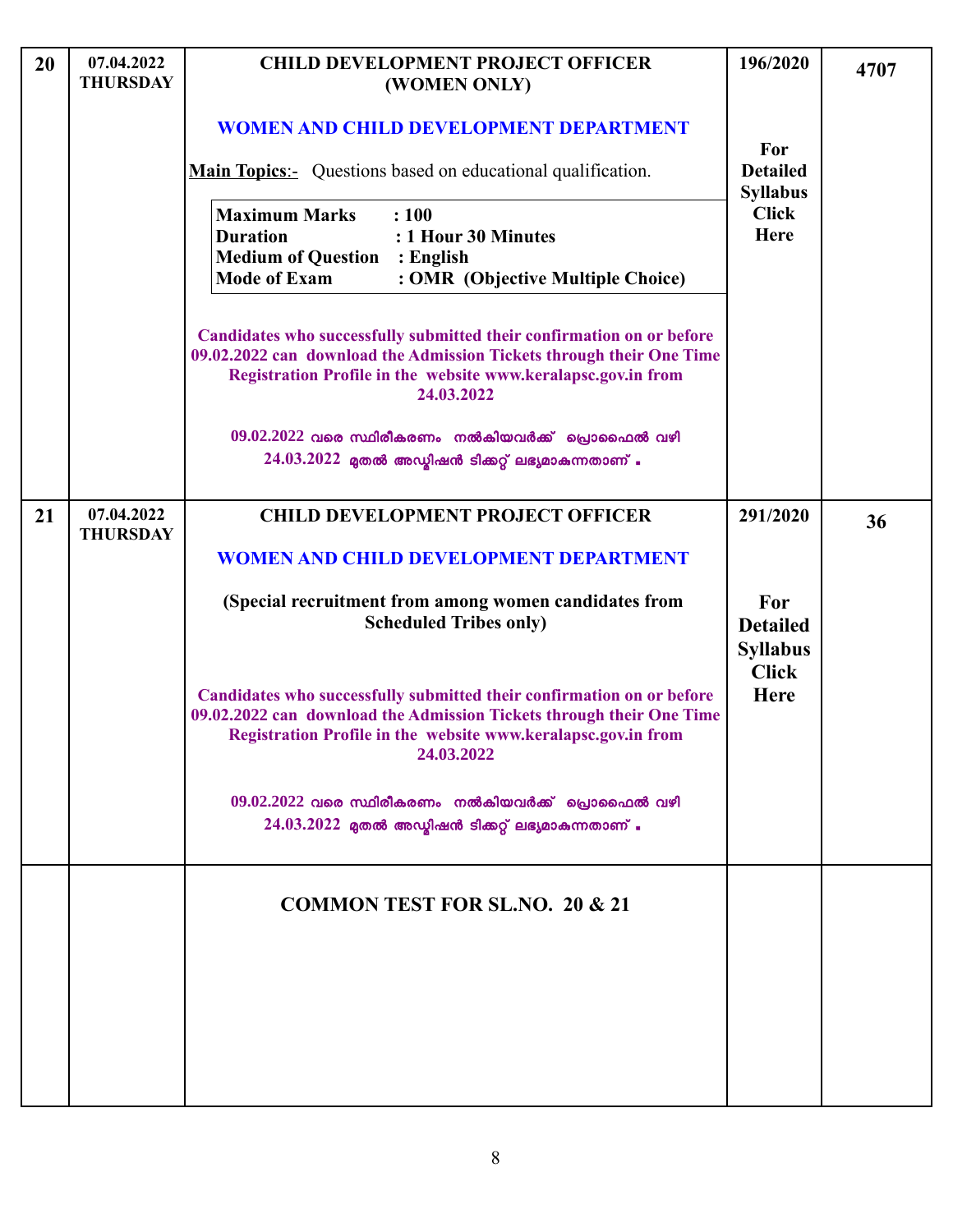| 22 | 09.04.2022<br><b>SATURDAY</b> | <b>MANAGER GRADE III</b>                                                                                                                                                                                                     | 137/2019                                                          | 2657              |
|----|-------------------------------|------------------------------------------------------------------------------------------------------------------------------------------------------------------------------------------------------------------------------|-------------------------------------------------------------------|-------------------|
|    |                               | <b>DEPARTMENT OF TOURISM</b>                                                                                                                                                                                                 |                                                                   |                   |
|    |                               | <b>Main Topics:-</b> Questions based on educational qualification.                                                                                                                                                           | For                                                               |                   |
|    |                               | <b>Maximum Marks</b><br>: 100<br><b>Duration</b><br>: 1 Hour 30 Minutes<br><b>Medium of Question : English</b><br><b>Mode of Exam</b><br>: OMR (Objective Multiple Choice)                                                   | <b>Detailed</b><br><b>Syllabus</b><br><b>Click</b><br><b>Here</b> |                   |
|    |                               | Candidates who successfully submitted their confirmation on or before<br>09.02.2022 can download the Admission Tickets through their One Time<br>Registration Profile in the website www.keralapsc.gov.in from<br>26.03.2022 |                                                                   |                   |
|    |                               | $09.02.2022$ വരെ സ്ഥിരീകരണം നൽകിയവർക്ക് പ്രൊഫൈൽ വഴി $26.03.2022$<br>മുതൽ അഡ്മിഷൻ ടിക്കറ്റ് ലഭ്യമാകുന്നതാണ് .                                                                                                                 |                                                                   |                   |
| 23 | 09.04.2022<br><b>SATURDAY</b> | <b>HOSPITALITY ASSISTANT</b>                                                                                                                                                                                                 | 260/2021                                                          | <b>TVM - 2628</b> |
|    |                               | <b>TOURISM</b>                                                                                                                                                                                                               |                                                                   |                   |
|    |                               | Candidates who successfully submitted their confirmation on or before<br>09.02.2022 can download the Admission Tickets through their One Time<br>Registration Profile in the website www.keralapsc.gov.in from<br>26.03.2022 | For<br><b>Detailed</b><br><b>Syllabus</b><br><b>Click</b>         |                   |
|    |                               | $09.02.2022$ വരെ സ്ഥിരീകരണം നൽകിയവർക്ക്<br>പ്രൊഫൈൽ വഴി<br>$26.03.2022$ മുതൽ അഡ്മിഷൻ ടിക്കറ്റ് ലഭ്യമാകുന്നതാണ് .                                                                                                              | Here                                                              |                   |
|    |                               | <b>COMMON TEST FOR SL.NO. 22 &amp; 23</b>                                                                                                                                                                                    |                                                                   |                   |
| 24 | 09.04.2022<br><b>SATURDAY</b> | <b>TRADESMAN (CARPENTRY)</b>                                                                                                                                                                                                 | 604/2019                                                          | $SC$              |
|    |                               | <b>TECHNICAL EDUCATION DEPARTMENT</b>                                                                                                                                                                                        |                                                                   |                   |
|    |                               | (NCA Notification)                                                                                                                                                                                                           | For                                                               | <b>KZD-60</b>     |
|    |                               | <b>Main Topics:</b> Questions based on educational qualification.                                                                                                                                                            | <b>Detailed</b><br><b>Syllabus</b>                                |                   |
|    |                               | <b>Maximum Marks</b><br>: 100<br>: 1 Hour 30 Minutes<br><b>Duration</b><br><b>Medium of Question : English</b><br><b>Mode of Exam</b><br>: OMR (Objective Multiple Choice)                                                   | <b>Click</b><br><b>Here</b>                                       |                   |
|    |                               | Candidates who successfully submitted their confirmation on or before<br>09.02.2022 can download the Admission Tickets through their One Time<br>Registration Profile in the website www.keralapsc.gov.in from<br>26.03.2022 |                                                                   |                   |
|    |                               | $09.02.2022$ വരെ സ്ഥിരീകരണം നൽകിയവർക്ക് പ്രൊഫൈൽ വഴി $26.03.2022$<br>മുതൽ അഡ്മിഷൻ ടിക്കറ്റ് ലഭ്യമാകുന്നതാണ് .                                                                                                                 |                                                                   |                   |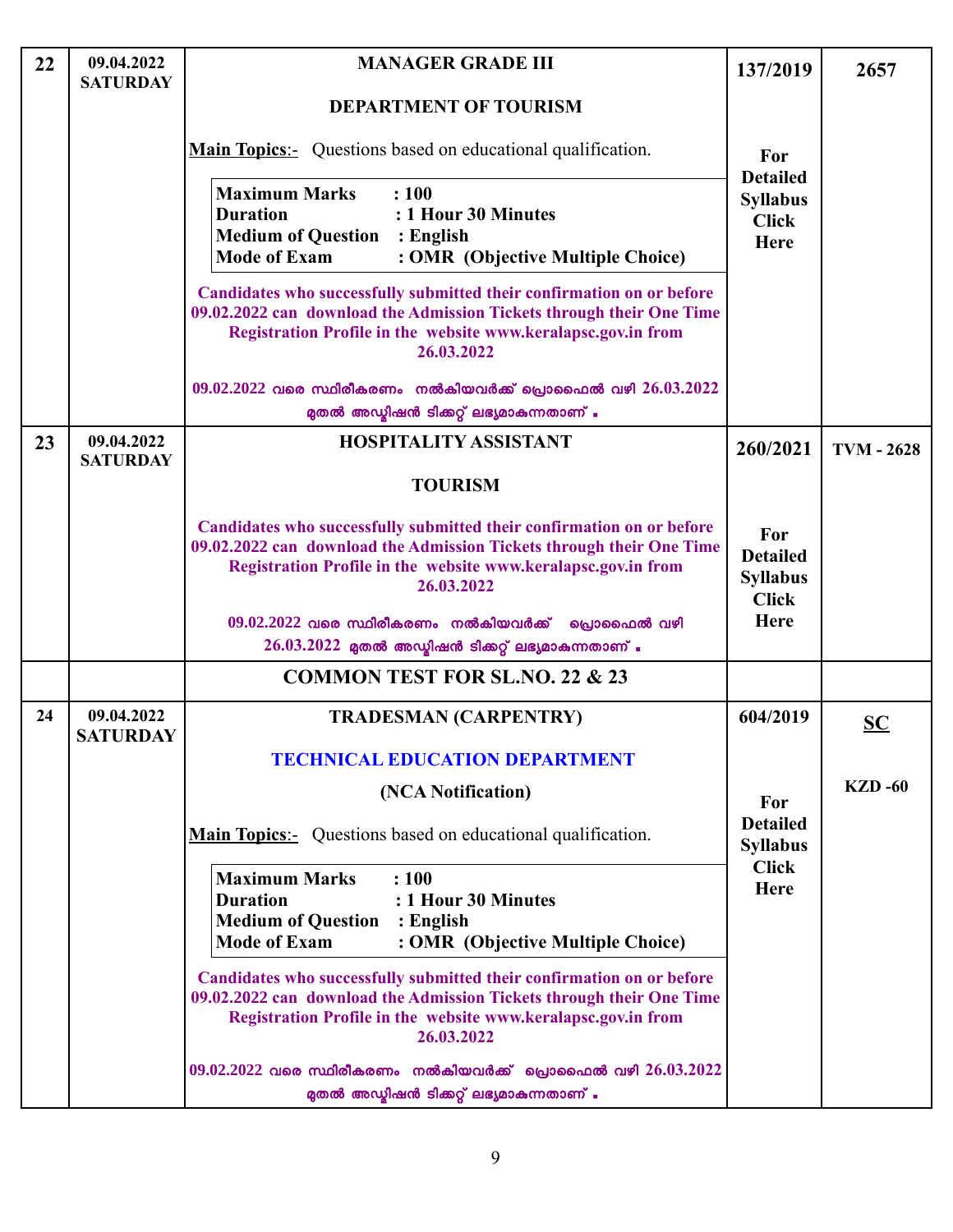| 25 | 09.04.2022<br><b>SATURDAY</b> | <b>TRADESMAN (CARPENTRY)</b>                                                                                                                                                                                                 | 757/2021                                                                 | <b>ALP</b> |
|----|-------------------------------|------------------------------------------------------------------------------------------------------------------------------------------------------------------------------------------------------------------------------|--------------------------------------------------------------------------|------------|
|    |                               | <b>TECHNICAL EDUCATION DEPARTMENT</b>                                                                                                                                                                                        |                                                                          | <b>KTM</b> |
|    |                               | Candidates who successfully submit their confirmation on or before<br>22.02.2022 can download the Admission Tickets through their One Time<br>Registration Profile in the website www.keralapsc.gov.in from<br>26.03.2022    | For<br><b>Detailed</b><br><b>Syllabus</b><br><b>Click</b><br><b>Here</b> |            |
|    |                               | $22.02.2022$ വരെ സ്ഥിരീകരണം നൽകുന്നവർക്ക് പ്രൊഫൈൽ വഴി $26.03.2022$<br>മുതൽ അഡ്മിഷൻ ടിക്കറ്റ് ലഭ്യമാകുന്നതാണ് .                                                                                                               |                                                                          |            |
|    |                               | <b>COMMON TEST FOR SL.NO. 24 &amp; 25</b>                                                                                                                                                                                    |                                                                          |            |
| 26 | 11.04.2022<br><b>MONDAY</b>   | <b>REFRIGERATION MECHANIC</b>                                                                                                                                                                                                | 214/2020                                                                 | 1963       |
|    |                               | <b>APEX SOCIETIES OF CO-OPERATIVE SECTOR IN KERALA</b>                                                                                                                                                                       |                                                                          |            |
|    |                               | (Part I – General Category)                                                                                                                                                                                                  | For                                                                      |            |
|    |                               | <b>Main Topics:-</b> Questions based on educational qualification.                                                                                                                                                           | <b>Detailed</b><br><b>Syllabus</b>                                       |            |
|    |                               | <b>Maximum Marks</b><br>: 100<br>: 1 Hour 30 Minutes<br><b>Duration</b><br><b>Medium of Question : English</b><br><b>Mode of Exam</b><br>: OMR (Objective Multiple Choice)                                                   | <b>Click</b><br><b>Here</b>                                              |            |
|    |                               | Candidates who successfully submitted their confirmation on or before<br>09.02.2022 can download the Admission Tickets through their One Time<br>Registration Profile in the website www.keralapsc.gov.in from 28.03.2022    |                                                                          |            |
|    |                               | $09.02.2022$ വരെ സ്ഥിരീകരണം നൽകിയവർക്ക് പ്രൊഫൈൽ വഴി<br>$28.03.2022$ മുതൽ അഡ്ബിഷൻ ടിക്കറ്റ് ലഭ്യമാകുന്നതാണ് .                                                                                                                 |                                                                          |            |
| 27 | 11.04.2022<br><b>MONDAY</b>   | <b>REFRIGERATION MECHANIC</b>                                                                                                                                                                                                | 215/2020                                                                 | 39         |
|    |                               | <b>KERALA STATE CO-OPERATIVE FEDERATION FOR</b><br><b>FISHERIES DEVELOPMENT LIMITED (MATSYAFED)</b>                                                                                                                          |                                                                          |            |
|    |                               | Part II (Fishermen /Dependent of Fishermen Category)                                                                                                                                                                         | For<br><b>Detailed</b><br><b>Syllabus</b>                                |            |
|    |                               | Candidates who successfully submitted their confirmation on or before<br>09.02.2022 can download the Admission Tickets through their One Time<br>Registration Profile in the website www.keralapsc.gov.in from<br>28.03.2022 | <b>Click</b><br>Here                                                     |            |
|    |                               | $09.02.2022$ വരെ സ്ഥിരീകരണം നൽകിയവർക്ക് പ്രൊഫൈൽ വഴി $28.03.2022$<br>മുതൽ അഡ്മിഷൻ ടിക്കറ്റ് ലഭ്യമാകുന്നതാണ് .                                                                                                                 |                                                                          |            |
|    |                               | <b>COMMON TEST FOR SL.NO. 26 &amp; 27</b>                                                                                                                                                                                    |                                                                          |            |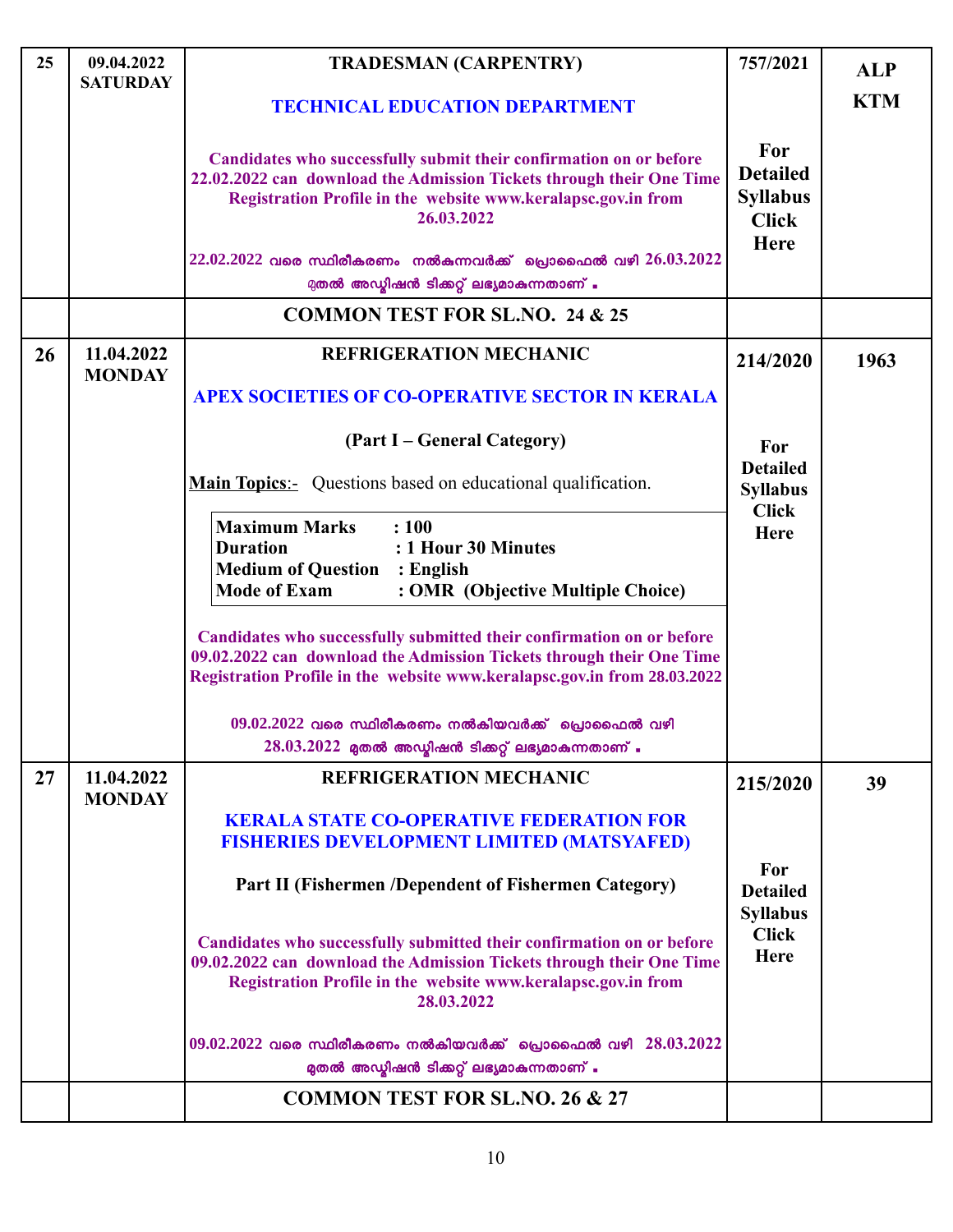| 28 | 12.04.2022<br><b>TUESDAY</b> | <b>MUSIC TEACHER (HIGH SCHOOL)</b>                                                                                                                                                                                                 | 526/2019                   | <b>KLM-64</b>                   |
|----|------------------------------|------------------------------------------------------------------------------------------------------------------------------------------------------------------------------------------------------------------------------------|----------------------------|---------------------------------|
|    |                              | <b>EDUCATION</b>                                                                                                                                                                                                                   |                            | <b>MLP-215</b><br><b>KNR-33</b> |
|    |                              | <b>Main Topics:-</b><br>Part I - General Knowledge - 20 Marks<br>Part II - Questions based on Graduation in Music - 80 Marks                                                                                                       | No<br>separate<br>syllabus |                                 |
|    |                              | <b>Maximum Marks</b><br>: 100<br><b>Duration</b><br>: 1 Hour 30 Minutes<br><b>Medium of Question : English</b><br><b>Mode of Exam</b><br>: <b>ONLINE</b> (Objective Multiple Choice)                                               |                            |                                 |
|    |                              | Candidates who successfully submitted their confirmation on or before<br>09.02.2022 can download the Admission Tickets through their One Time<br>Registration Profile in the website www.keralapsc.gov.in from<br>29.03.2022       |                            |                                 |
|    |                              | $09.02.2022$ വരെ സ്ഥിരീകരണം നൽകിയവർക്ക് പ്രൊഫൈൽ വഴി $29.03.2022$<br>മുതൽ അഡ്മിഷൻ ടിക്കറ്റ് ലഭ്യമാകുന്നതാണ് .                                                                                                                       |                            |                                 |
| 29 | 12.04.2022<br><b>TUESDAY</b> | <b>MUSIC TEACHER (HIGH SCHOOL)</b>                                                                                                                                                                                                 | 391/2020                   | <b>PKD-232</b><br><b>EKM-76</b> |
|    |                              | <b>EDUCATION</b><br>Candidates who successfully submitted their confirmation on or before<br>09.02.2022 can download the Admission Tickets through their One Time<br>Registration Profile in the website www.keralapsc.gov.in from | No<br>separate<br>syllabus | <b>KZD-103</b>                  |
|    |                              | 29.03.2022<br>$09.02.2022$ വരെ സ്ഥിരീകരണം നൽകിയവർക്ക് പ്രൊഫൈൽ വഴി $29.03.2022$<br>മുതൽ അഡ്മിഷൻ ടിക്കറ്റ് ലഭ്യമാകുന്നതാണ് .                                                                                                         |                            |                                 |
|    |                              | <b>COMMON TEST FOR SL.NO. 28 &amp; 29</b>                                                                                                                                                                                          |                            |                                 |
|    |                              |                                                                                                                                                                                                                                    |                            |                                 |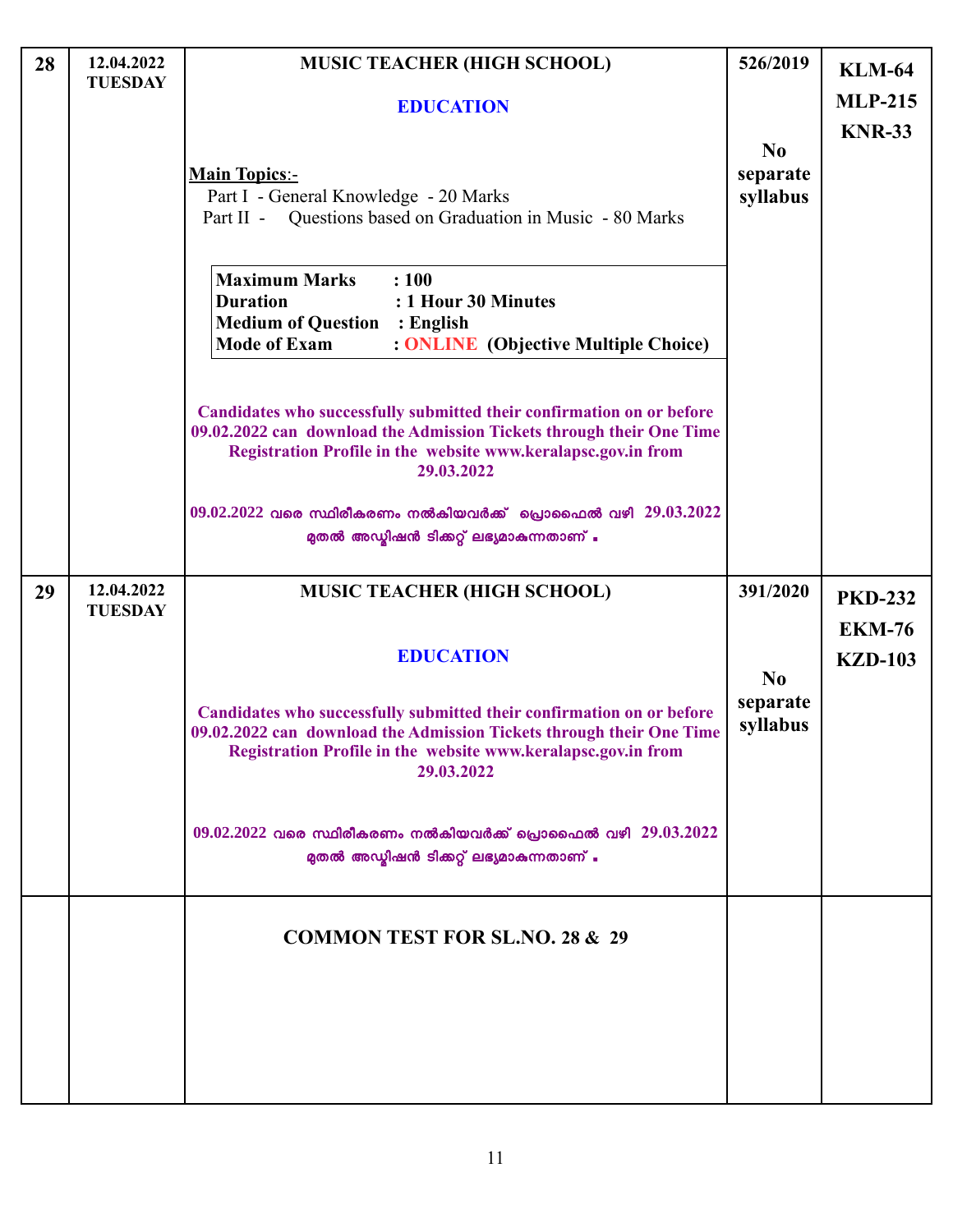| 30 | 13.04.2022<br><b>WEDNESDAY</b> | PART TIME HIGH SCHOOL TEACHER (HINDI)<br><b>EDUCATION</b><br><b>Main Topics:</b> Questions based on educational qualification.<br><b>Maximum Marks</b><br>: 100<br><b>Duration</b><br>: 1 Hour 30 Minutes<br><b>Medium of Question</b><br>: Part I & II – English<br>Part III - Hindi<br><b>Mode of Exam</b><br>: OMR (Objective Multiple Choice)<br>Candidates who successfully submitted their confirmation on or before<br>09.02.2022 can download the Admission Tickets through their One Time<br>Registration Profile in the website www.keralapsc.gov.in from<br>30.03.2022<br>$09.02.2022$ വരെ സ്ഥിരീകരണം നൽകിയവർക്ക് പ്രൊഫൈൽ വഴി $30.03.2022$<br>മുതൽ അഡ്യിഷൻ ടിക്കറ്റ് ലഭ്യമാകുന്നതാണ് . | 422/2019<br>For<br><b>Detailed</b><br><b>Syllabus</b><br><b>Click</b><br>Here               | <b>KLM-756</b><br><b>KTM-570</b><br><b>WYD-821</b>                                                                                                             |
|----|--------------------------------|---------------------------------------------------------------------------------------------------------------------------------------------------------------------------------------------------------------------------------------------------------------------------------------------------------------------------------------------------------------------------------------------------------------------------------------------------------------------------------------------------------------------------------------------------------------------------------------------------------------------------------------------------------------------------------------------------|---------------------------------------------------------------------------------------------|----------------------------------------------------------------------------------------------------------------------------------------------------------------|
| 31 | 13.04.2022<br><b>WEDNESDAY</b> | HIGH SCHOOL TEACHER (HINDI)<br><b>EDUCATION</b><br>Candidates who successfully submitted their confirmation on or before<br>09.02.2022 can download the Admission Tickets through their One Time<br>Registration Profile in the website www.keralapsc.gov.in from<br>30.03.2022<br>$09.02.2022$ വരെ സ്ഥിരീകരണം നൽകിയവർക്ക് പ്രൊഫൈൽ വഴി $30.03.2022$<br>മുതൽ അഡ്യിഷൻ ടിക്കറ്റ് ലഭ്യമാകുന്നതാണ് .                                                                                                                                                                                                                                                                                                   | 562/2021<br><b>For</b><br><b>Detailed</b><br><b>Syllabus</b><br><b>Click</b><br><b>Here</b> | <b>TVM-579</b><br><b>KLM-261</b><br><b>PTA-119</b><br><b>EKM-359</b><br><b>PKD-587</b><br><b>MLP-1033</b><br><b>WYD-79</b><br><b>KNR-468</b><br><b>KKD-279</b> |
|    |                                | <b>COMMON TEST FOR SL.NO. 30 &amp; 31</b>                                                                                                                                                                                                                                                                                                                                                                                                                                                                                                                                                                                                                                                         |                                                                                             |                                                                                                                                                                |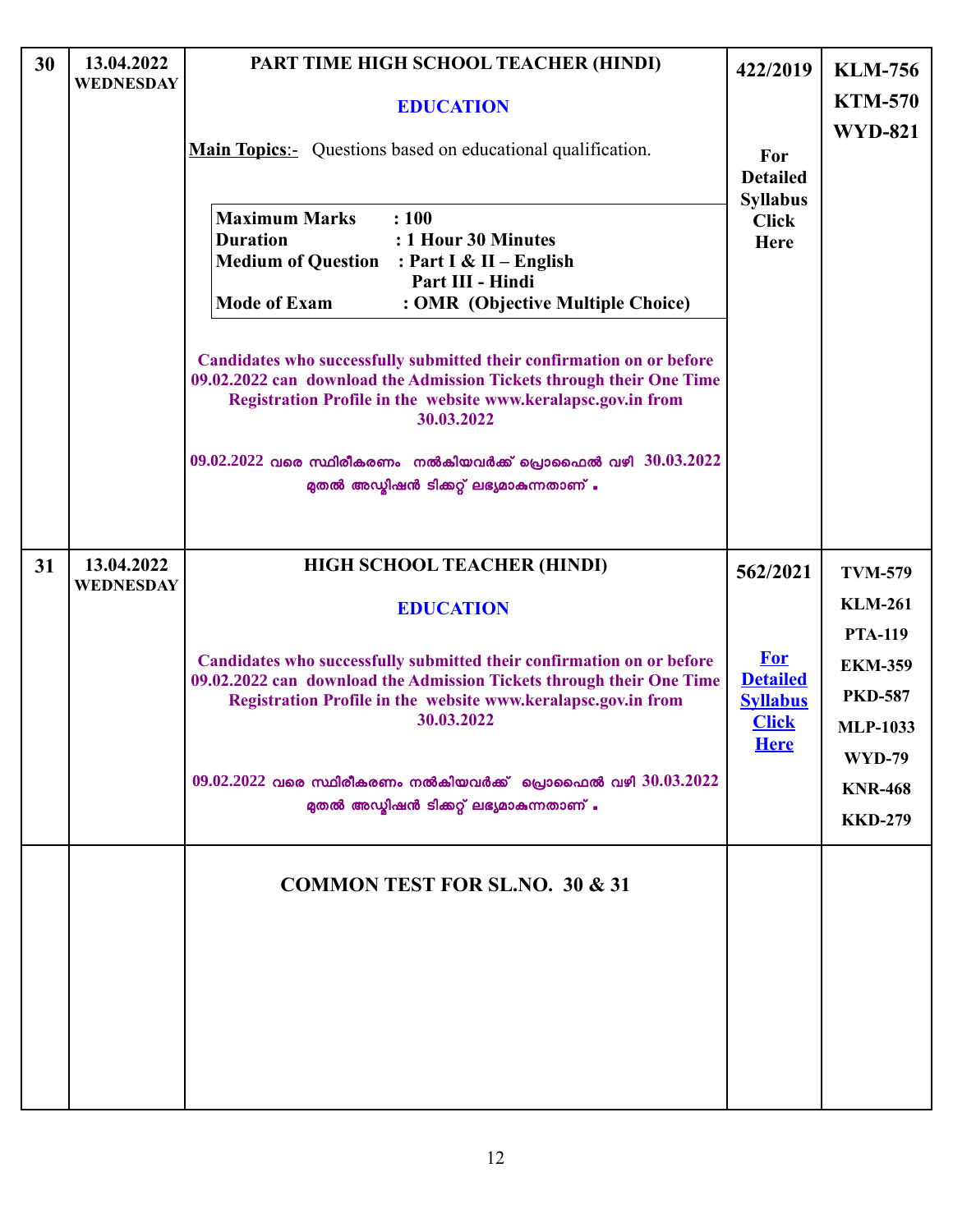| 32 | 19.04.2022<br><b>TUESDAY</b>   | <b>ASSISTANT PROFESSOR IN ANATOMY</b>                                                                                                                                                                                        | 473/2020                                                          | 58   |
|----|--------------------------------|------------------------------------------------------------------------------------------------------------------------------------------------------------------------------------------------------------------------------|-------------------------------------------------------------------|------|
|    |                                | <b>MEDICAL EDUCATION</b>                                                                                                                                                                                                     |                                                                   |      |
|    |                                | <b>Main Topics:-</b> Questions based on educational qualification.                                                                                                                                                           |                                                                   |      |
|    |                                | <b>Maximum Marks</b><br>: 100<br>: 1 Hour 30 Minutes<br><b>Duration</b><br><b>Medium of Question : English</b><br><b>Mode of Exam</b><br>: <b>ONLINE</b> (Objective Multiple Choice)                                         | For<br><b>Detailed</b><br><b>Syllabus</b><br><b>Click</b><br>Here |      |
|    |                                | Candidates who successfully submitted their confirmation on or before<br>09.02.2022 can download the Admission Tickets through their One Time<br>Registration Profile in the website www.keralapsc.gov.in from<br>05.04.2022 |                                                                   |      |
|    |                                | $09.02.2022$ വരെ സ്ഥിരീകരണം നൽകിയവർക്ക് പ്രൊഫൈൽ വഴി $05.04.2022$<br>മുതൽ അഡ്മിഷൻ ടിക്കറ്റ് ലഭ്യമാകുന്നതാണ് .                                                                                                                 |                                                                   |      |
| 33 | 20.04.2022<br><b>WEDNESDAY</b> | <b>ARCHITECTURAL DRAFTSMAN GRADE I</b>                                                                                                                                                                                       | 145/2019                                                          | 2354 |
|    |                                | <b>KERALA STATE HOUSING BOARD</b>                                                                                                                                                                                            | For                                                               |      |
|    |                                | <b>Main Topics:-</b> Questions based on educational qualification.                                                                                                                                                           | <b>Detailed</b><br><b>Syllabus</b>                                |      |
|    |                                | <b>Maximum Marks</b><br>: 100<br>: 1 Hour 30 Minutes<br><b>Duration</b><br><b>Medium of Question</b><br>$:$ English<br><b>Mode of Exam</b><br>: OMR (Objective Multiple Choice)                                              | <b>Click</b><br><b>Here</b>                                       |      |
|    |                                | Candidates who successfully submitted their confirmation on or before<br>09.02.2022 can download the Admission Tickets through their One Time<br>Registration Profile in the website www.keralapsc.gov.in from<br>06.04.2022 |                                                                   |      |
|    |                                | $09.02.2022$ വരെ സ്ഥിരീകരണം നൽകിയവർക്ക് പ്രൊഫൈൽ വഴി $06.04.2022$<br>മുതൽ അഡ്യിഷൻ ടിക്കറ്റ് ലഭ്യമാകുന്നതാണ് .                                                                                                                 |                                                                   |      |
|    |                                |                                                                                                                                                                                                                              |                                                                   |      |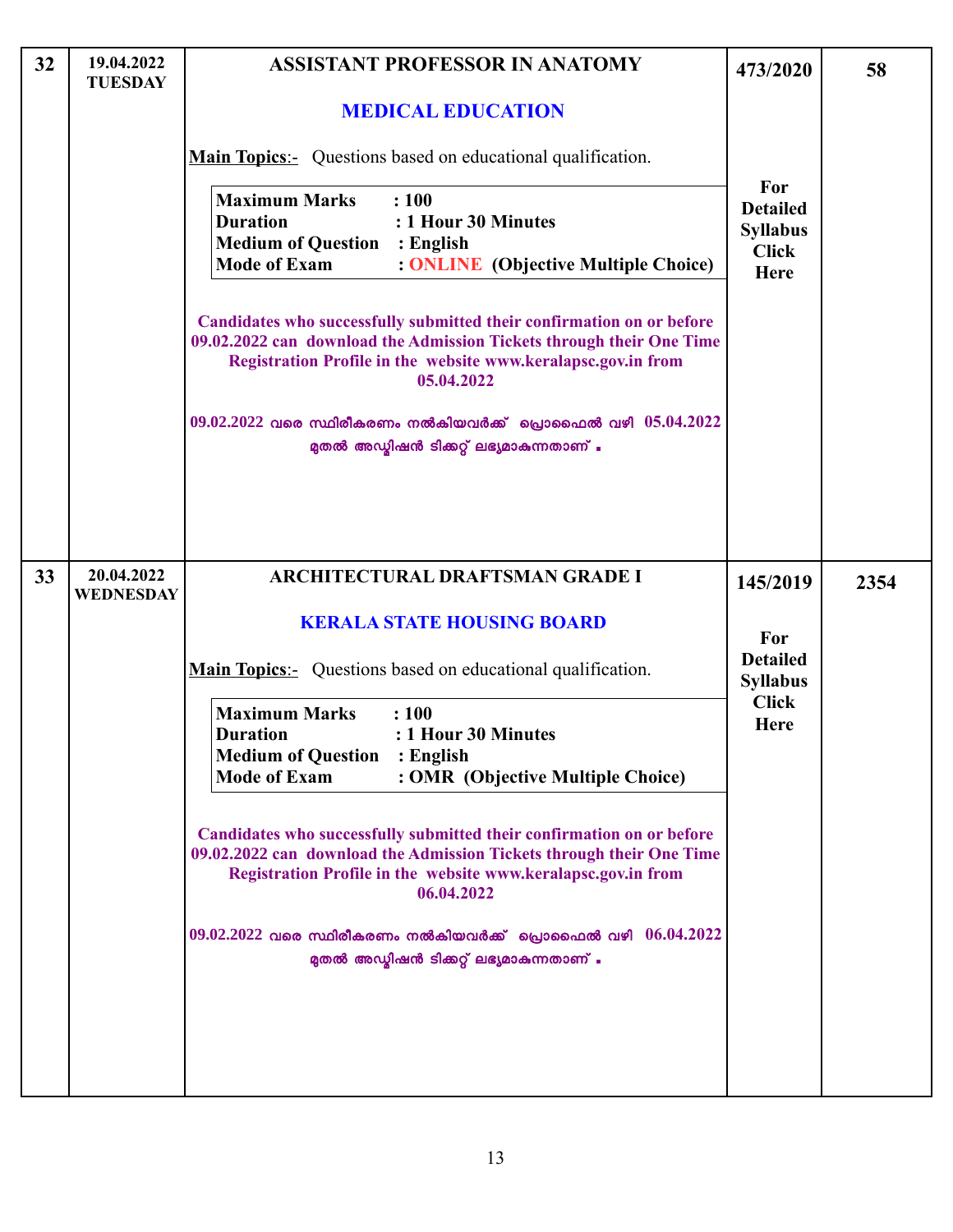| 34 | 20.04.2022<br>WEDNESDAY       | <b>ARCHITECTURAL DRAFTSMAN GRADE I</b>                                                                                                                                                                                       | 059/2021                                       | 3539                             |
|----|-------------------------------|------------------------------------------------------------------------------------------------------------------------------------------------------------------------------------------------------------------------------|------------------------------------------------|----------------------------------|
|    |                               | <b>PUBLIC WORKS DEPARTMENT</b><br>(ARCHITECTURAL WING)                                                                                                                                                                       | For<br><b>Detailed</b>                         |                                  |
|    |                               | Candidates who successfully submitted their confirmation on or before<br>09.02.2022 can download the Admission Tickets through their One Time<br>Registration Profile in the website www.keralapsc.gov.in from<br>06.04.2022 | <b>Syllabus</b><br><b>Click</b><br><b>Here</b> |                                  |
|    |                               | $09.02.2022$ വരെ സ്ഥിരീകരണം നൽകിയവർക്ക് പ്രൊഫൈൽ വഴി                                                                                                                                                                          |                                                |                                  |
|    |                               | $06.04.2022$ മുതൽ അഡ്യിഷൻ ടിക്കറ്റ് ലഭ്യമാകുന്നതാണ് .                                                                                                                                                                        |                                                |                                  |
|    |                               | <b>COMMON TEST FOR SL.NO. 33 &amp; 34</b>                                                                                                                                                                                    |                                                |                                  |
| 35 | 23.04.2022<br><b>SATURDAY</b> | U P SCHOOL TEACHER (MALAYALAM MEDIUM)                                                                                                                                                                                        | 304/2020                                       | <b>IDK-56</b>                    |
|    |                               | <b>EDUCATION</b>                                                                                                                                                                                                             |                                                | <b>PKD-150</b><br><b>MLP-118</b> |
|    |                               | (SR For ST only)                                                                                                                                                                                                             | For<br><b>Detailed</b>                         |                                  |
|    |                               | <b>Main Topics:-</b> Questions based on educational qualification.                                                                                                                                                           | <b>Syllabus</b><br><b>Click</b>                |                                  |
|    |                               | <b>Maximum Marks</b><br>: 100<br>: 1 Hour 30 Minutes<br><b>Duration</b><br><b>Medium of Question</b><br>: Malayalam<br><b>Mode of Exam</b><br>: OMR (Objective Multiple Choice)                                              | <b>Here</b>                                    |                                  |
|    |                               | Candidates who successfully submitted their confirmation on or before<br>09.02.2022 can download the Admission Tickets through their One Time<br>Registration Profile in the website www.keralapsc.gov.in from<br>08.04.2022 |                                                |                                  |
|    |                               | $09.02.2022$ വരെ സ്ഥിരീകരണം നൽകിയവർക്ക് പ്രൊഫൈൽ വഴി $08.04.2022$<br>മുതൽ അഡ്മിഷൻ ടിക്കറ്റ് ലഭ്യമാകുന്നതാണ് .                                                                                                                 |                                                |                                  |
| 36 | 23.04.2022<br><b>SATURDAY</b> | U P SCHOOL TEACHER (MALAYALAM MEDIUM)                                                                                                                                                                                        | 334/2020                                       | <b>KLM-26</b>                    |
|    |                               | <b>EDUCATION</b>                                                                                                                                                                                                             |                                                | <b>EKM-19</b>                    |
|    |                               |                                                                                                                                                                                                                              |                                                | <b>MLP-34</b>                    |
|    |                               | (By Transfer)                                                                                                                                                                                                                | For                                            | <b>TSR-13</b>                    |
|    |                               |                                                                                                                                                                                                                              | <b>Detailed</b><br><b>Syllabus</b>             | $IDK-1$                          |
|    |                               | Candidates who successfully submitted their confirmation on or before<br>09.02.2022 can download the Admission Tickets through their One Time                                                                                | <b>Click</b>                                   | <b>KKD-14</b>                    |
|    |                               | Registration Profile in the website www.keralapsc.gov.in from<br>08.04.2022                                                                                                                                                  | <b>Here</b>                                    | <b>PKD-08</b>                    |
|    |                               |                                                                                                                                                                                                                              |                                                | <b>ALP-07</b>                    |
|    |                               | $09.02.2022$ വരെ സ്ഥിരീകരണം നൽകിയവർക്ക് പ്രൊഫൈൽ വഴി<br>$08.04.2022$ മുതൽ അഡ്യിഷൻ ടിക്കറ്റ് ലഭ്യമാകുന്നതാണ് .                                                                                                                 |                                                |                                  |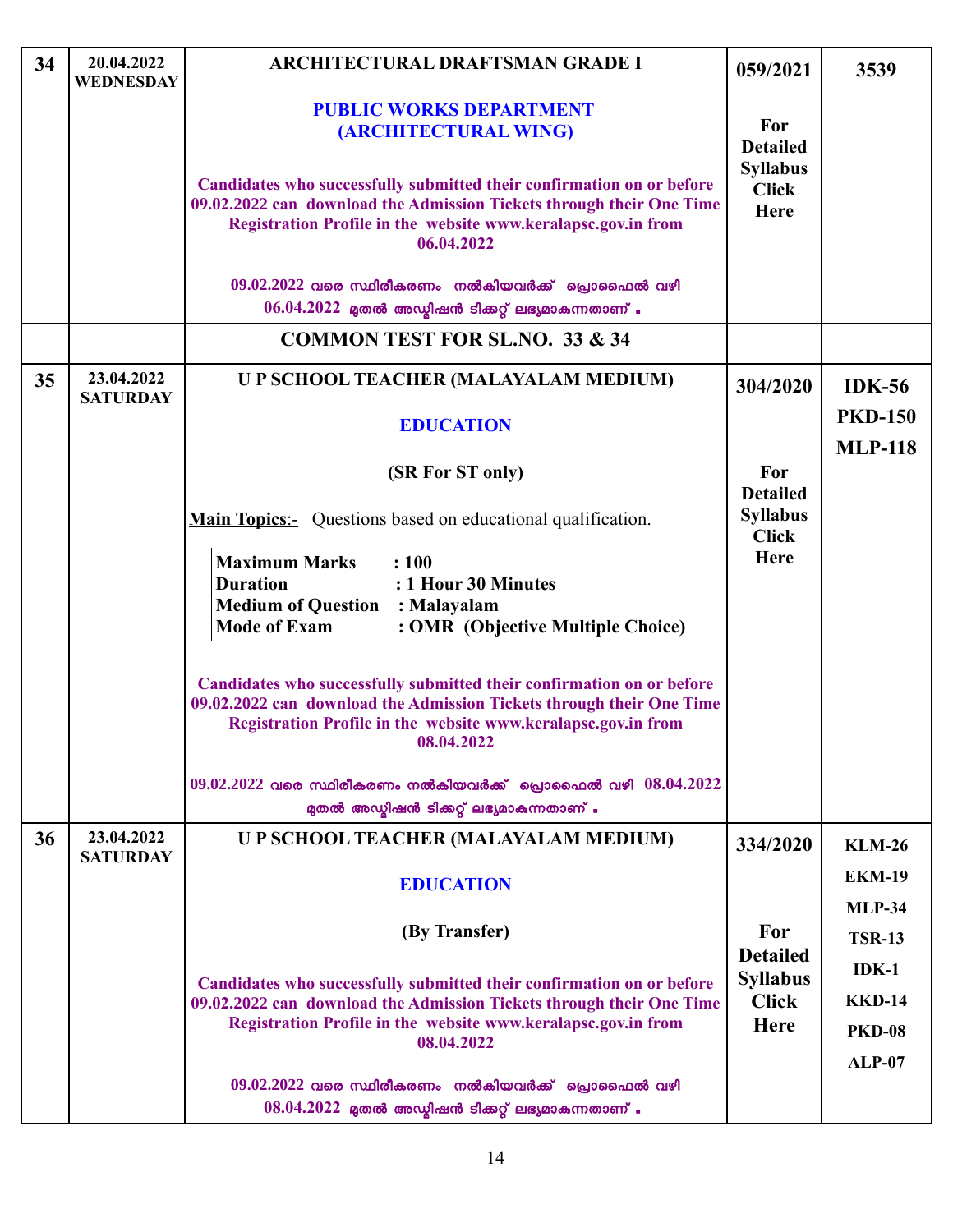| 37 | 23.04.2022<br><b>SATURDAY</b> | U P SCHOOL TEACHER (MALAYALAM MEDIUM)                                                                                                                                                                                                                                                                                                        | 440/2020                                       | <b>SC</b>       |
|----|-------------------------------|----------------------------------------------------------------------------------------------------------------------------------------------------------------------------------------------------------------------------------------------------------------------------------------------------------------------------------------------|------------------------------------------------|-----------------|
|    |                               | <b>EDUCATION</b>                                                                                                                                                                                                                                                                                                                             |                                                | <b>TSR-2969</b> |
|    |                               | (NCA Notification)                                                                                                                                                                                                                                                                                                                           | For<br><b>Detailed</b><br><b>Syllabus</b>      |                 |
|    |                               | Candidates who successfully submitted their confirmation on or before<br>09.02.2022 can download the Admission Tickets through their One Time<br>Registration Profile in the website www.keralapsc.gov.in from<br>08.04.2022                                                                                                                 | <b>Click</b><br><b>Here</b>                    |                 |
|    |                               | $09.02.2022$ വരെ സ്ഥിരീകരണം നൽകിയവർക്ക് പ്രൊഫൈൽ വഴി $08.04.2022$<br>മുതൽ അഡ്മിഷൻ ടിക്കറ്റ് ലഭ്യമാകുന്നതാണ് .                                                                                                                                                                                                                                 |                                                |                 |
| 38 | 23.04.2022<br><b>SATURDAY</b> | U P SCHOOL TEACHER (MALAYALAM MEDIUM)                                                                                                                                                                                                                                                                                                        | 441/2020                                       | <b>ST</b>       |
|    |                               | <b>EDUCATION</b>                                                                                                                                                                                                                                                                                                                             |                                                | <b>TSR-194</b>  |
|    |                               | (NCA Notification)                                                                                                                                                                                                                                                                                                                           | For<br><b>Detailed</b>                         |                 |
|    |                               | Candidates who successfully submitted their confirmation on or before<br>09.02.2022 can download the Admission Tickets through their One Time<br>Registration Profile in the website www.keralapsc.gov.in from<br>08.04.2022                                                                                                                 | <b>Syllabus</b><br><b>Click</b><br><b>Here</b> |                 |
|    |                               | $09.02.2022$ വരെ സ്ഥിരീകരണം നൽകിയവർക്ക് പ്രൊഫൈൽ വഴി $08.04.2022$<br>മുതൽ അഡ്മിഷൻ ടിക്കറ്റ് ലഭ്യമാകുന്നതാണ് .                                                                                                                                                                                                                                 |                                                |                 |
| 39 | 23.04.2022<br><b>SATURDAY</b> | U P SCHOOL TEACHER (MALAYALAM MEDIUM)                                                                                                                                                                                                                                                                                                        | 442/2020                                       | Hindu           |
|    |                               | <b>EDUCATION</b>                                                                                                                                                                                                                                                                                                                             |                                                | <b>Nadar</b>    |
|    |                               | (NCA Notification)                                                                                                                                                                                                                                                                                                                           | For<br><b>Detailed</b>                         | <b>KZD-161</b>  |
|    |                               | Candidates who successfully submitted their confirmation on or before<br>09.02.2022 can download the Admission Tickets through their One Time<br>Registration Profile in the website www.keralapsc.gov.in from<br>08.04.2022<br>$09.02.2022$ വരെ സ്ഥിരീകരണം നൽകിയവർക്ക് പ്രൊഫൈൽ വഴി<br>$08.04.2022$ മുതൽ അഡ്യിഷൻ ടിക്കറ്റ് ലഭ്യമാകുന്നതാണ് . | <b>Syllabus</b><br><b>Click</b><br><b>Here</b> |                 |
|    |                               | <b>COMMON TEST FOR SL.NO. 35 TO 39</b>                                                                                                                                                                                                                                                                                                       |                                                |                 |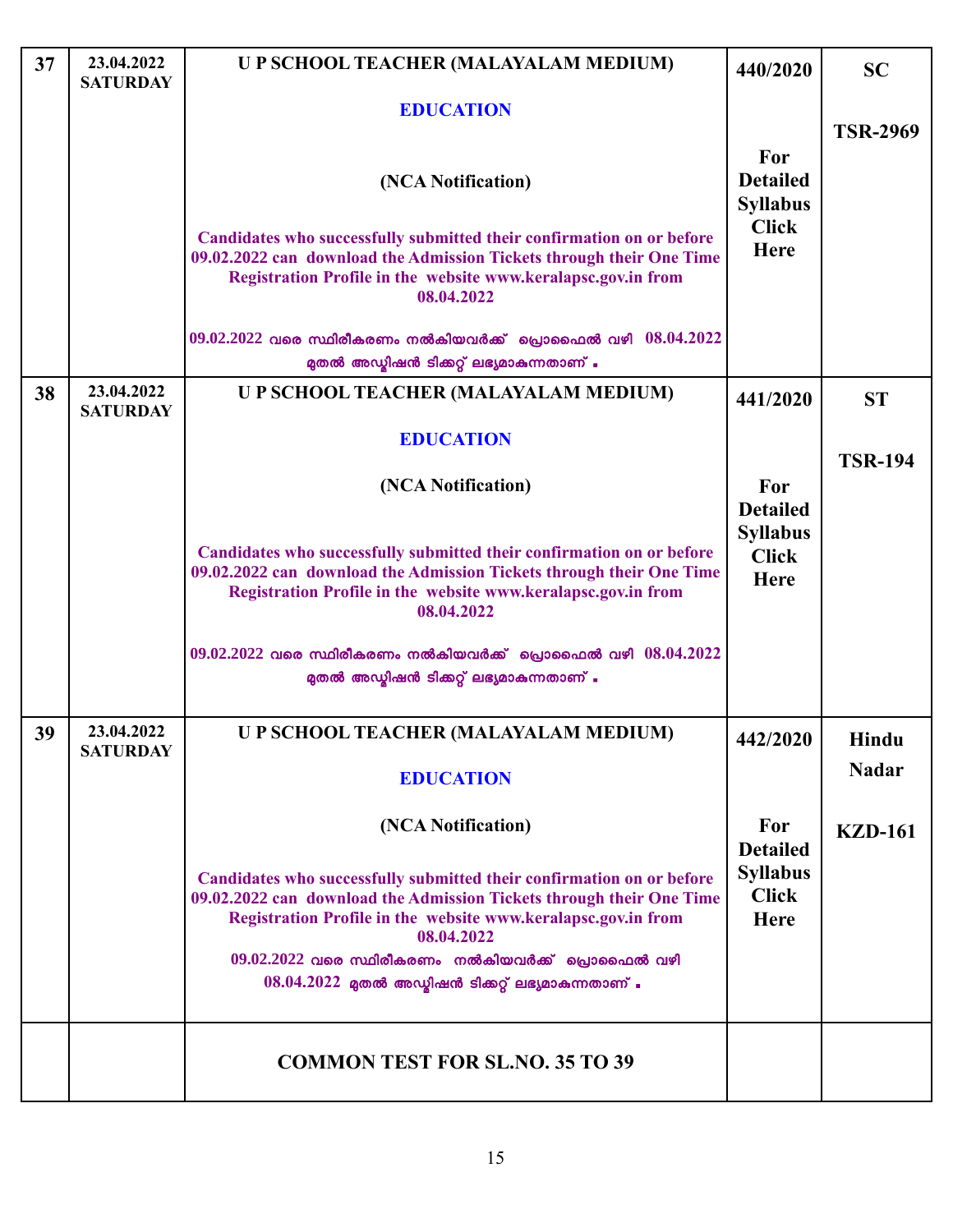| 40 | 24.04.2022<br><b>SUNDAY</b>  | <b>CHEMIST</b>                                                                                                                                                                                                               | 305/2021                                           | 14054 |
|----|------------------------------|------------------------------------------------------------------------------------------------------------------------------------------------------------------------------------------------------------------------------|----------------------------------------------------|-------|
|    |                              | <b>KERALA STATE CO-OPERATIVE MARKETING</b><br><b>FEDERATION LIMITED</b>                                                                                                                                                      |                                                    |       |
|    |                              | (Part I – General Category)                                                                                                                                                                                                  | For<br><b>Detailed</b><br><b>Syllabus</b>          |       |
|    |                              | <b>Main Topics</b> : Questions based on educational qualification.                                                                                                                                                           | <b>Click</b><br>Here                               |       |
|    |                              | <b>Maximum Marks</b><br>: 100<br>: 1 Hour 30 Minutes<br><b>Duration</b><br><b>Medium of Question</b><br>: English<br><b>Mode of Exam</b><br>: OMR (Objective Multiple Choice)                                                |                                                    |       |
|    |                              | Candidates who successfully submitted their confirmation on or before<br>09.02.2022 can download the Admission Tickets through their One Time<br>Registration Profile in the website www.keralapsc.gov.in from<br>11.04.2022 |                                                    |       |
|    |                              | $09.02.2022$ വരെ സ്ഥിരീകരണം നൽകിയവർക്ക് പ്രൊഫൈൽ വഴി $11.04.2022$<br>മുതൽ അഡ്യിഷൻ ടിക്കറ്റ് ലഭ്യമാകുന്നതാണ് .                                                                                                                 |                                                    |       |
| 41 | 26.04.2022<br><b>TUESDAY</b> | <b>CHEMIST</b>                                                                                                                                                                                                               | 103/2020                                           | 412   |
|    |                              | <b>APEX SOCIETIES OF CO-OPERATIVE SECTOR IN KERALA</b>                                                                                                                                                                       | For                                                |       |
|    |                              | (Part I – General Category)                                                                                                                                                                                                  | <b>Detailed</b><br><b>Syllabus</b><br><b>Click</b> |       |
|    |                              | <b>Main Tonics</b><br>rrent Af<br>icational<br>- 80 Ma<br><b>Medium of Question : English</b><br><b>Mode of Exam</b><br>: OMR/ONLINE (Objective Multiple Choice)                                                             |                                                    |       |
|    |                              | Candidates who successfully submitted their confirmation on or before<br>09.02.2022 can download the Admission Tickets through their One Time<br>Registration Profile in the website www.keralapsc.gov.in from<br>12.04.2022 |                                                    |       |
|    |                              | $09.02.2022$ വരെ സ്ഥിരീകരണം നൽകിയവർക്ക് പ്രൊഫൈൽ വഴി<br>$12.04.2022$ മുതൽ അഡ്യിഷൻ ടിക്കറ്റ് ലഭ്യമാകുന്നതാണ് .                                                                                                                 |                                                    |       |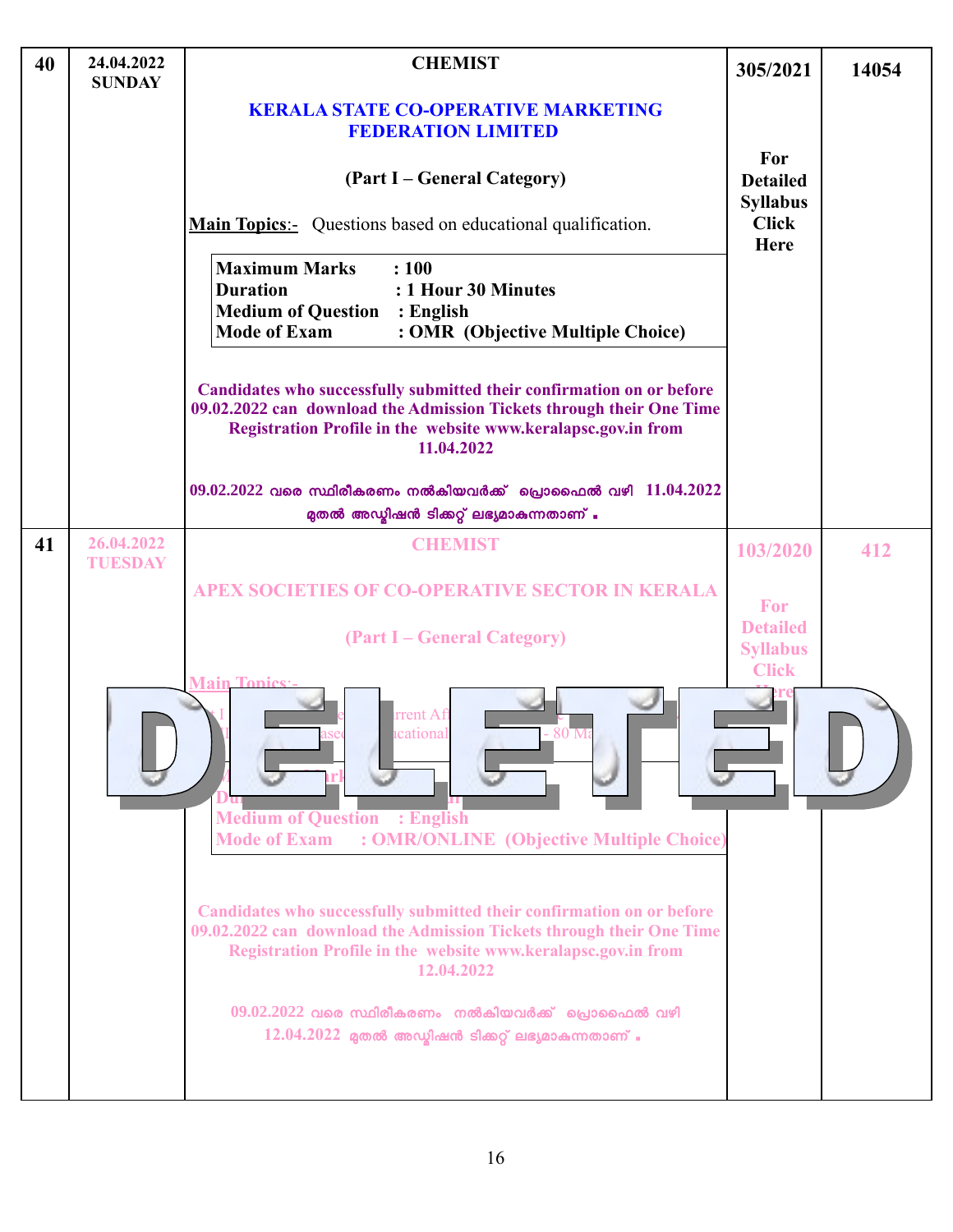| 42 | 26.04.2022<br><b>TUESDAY</b>  | <b>ARCHAEOLOGICAL CHEMIST</b>                                                                                                                                                                                                | 131/2020                                  | 2918          |
|----|-------------------------------|------------------------------------------------------------------------------------------------------------------------------------------------------------------------------------------------------------------------------|-------------------------------------------|---------------|
|    |                               | <b>ARCHAEOLOGY</b>                                                                                                                                                                                                           | For                                       |               |
|    |                               | <b>Main Topics:-</b>                                                                                                                                                                                                         | <b>Detailed</b><br><b>Syllabus</b>        |               |
|    |                               | Part I : General Knowledge, Current Affairs, Renaissance in Kerala                                                                                                                                                           | <b>Click</b>                              |               |
|    |                               | - 20 Marks<br>Part II : Questions based on educational qualification - 80 Marks                                                                                                                                              | Here                                      |               |
|    |                               | <b>Maximum Marks</b><br>: 100<br><b>Duration</b><br>: 1 Hour 30 Minutes<br><b>Medium of Question : English</b><br><b>Mode of Exam</b><br>: OMR (Objective Multiple Choice)                                                   |                                           |               |
|    |                               | Candidates who successfully submitted their confirmation on or before<br>09.02.2022 can download the Admission Tickets through their One Time<br>Registration Profile in the website www.keralapsc.gov.in from<br>12.04.2022 |                                           |               |
|    |                               | $09.02.2022$ വരെ സ്ഥിരീകരണം നൽകിയവർക്ക് പ്രൊഫൈൽ വഴി $12.04.2022$<br>മുതൽ അഡ്യിഷൻ ടിക്കറ്റ് ലഭ്യമാകുന്നതാണ് .                                                                                                                 |                                           |               |
| 43 | 28.04.2022<br><b>THURSDAY</b> | LP SCHOOL TEACHER (MALAYALAM MEDIUM)                                                                                                                                                                                         | 305/2020                                  | $IDK-19$      |
|    |                               | <b>EDUCATION</b>                                                                                                                                                                                                             |                                           | <b>PKD-23</b> |
|    |                               | (SR from ST only)<br><b>Main Topics</b> :- Questions based on educational qualification.                                                                                                                                     | For<br><b>Detailed</b><br><b>Syllabus</b> | <b>MLP-63</b> |
|    |                               | <b>Maximum Marks</b><br>: 100<br><b>Duration</b><br>: 1 Hour 30 Minutes<br><b>Medium of Question : Malayalam</b><br><b>Mode of Exam</b><br>: OMR (Objective Multiple Choice)                                                 | <b>Click</b><br><b>Here</b>               |               |
|    |                               | Candidates who successfully submitted their confirmation on or before<br>09.02.2022 can download the Admission Tickets through their One Time<br>Registration Profile in the website www.keralapsc.gov.in from<br>13.04.2022 |                                           |               |
|    |                               | $09.02.2022$ വരെ സ്ഥിരീകരണം നൽകിയവർക്ക് ധ്രൊഫൈൽ വഴി $13.04.2022$<br>മുതൽ അഡ്യിഷൻ ടിക്കറ്റ് ലഭ്യമാകുന്നതാണ് .                                                                                                                 |                                           |               |
|    |                               |                                                                                                                                                                                                                              |                                           |               |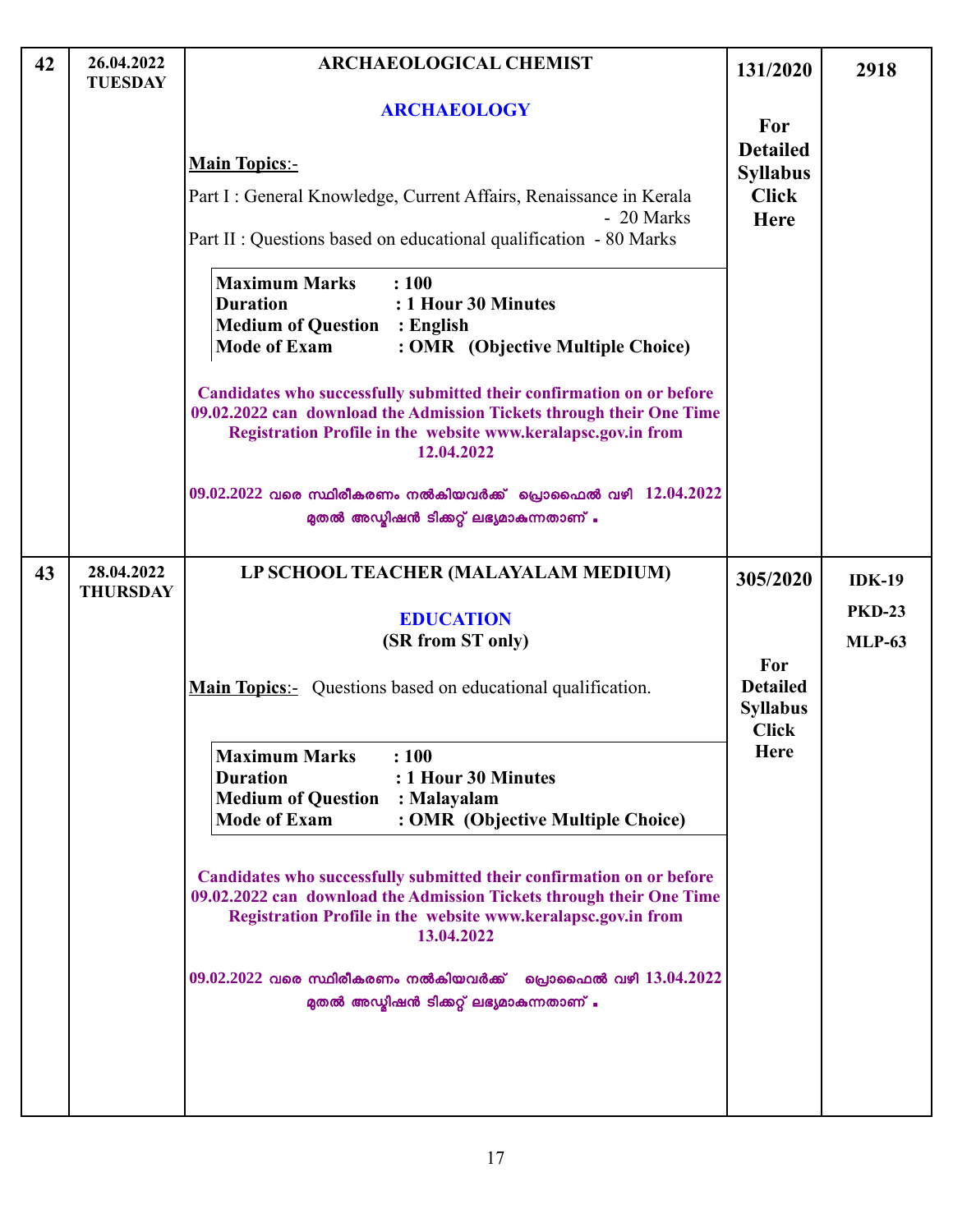| 44 | 28.04.2022<br><b>THURSDAY</b> | LP SCHOOL TEACHER (MALAYALAM MEDIUM)                                                                                                                                                                                         | 313/2020                                | <b>SC</b>      |
|----|-------------------------------|------------------------------------------------------------------------------------------------------------------------------------------------------------------------------------------------------------------------------|-----------------------------------------|----------------|
|    |                               | <b>EDUCATION</b>                                                                                                                                                                                                             |                                         | <b>TVM-728</b> |
|    |                               | (NCA Notification)                                                                                                                                                                                                           | For<br><b>Detailed</b>                  | <b>TSR-851</b> |
|    |                               | Candidates who successfully submitted their confirmation on or before<br>09.02.2022 can download the Admission Tickets through their One Time<br>Registration Profile in the website www.keralapsc.gov.in from<br>13.04.2022 | <b>Syllabus</b><br><b>Click</b><br>Here |                |
|    |                               | $09.02.2022$ വരെ സ്ഥിരീകരണം നൽകിയവർക്ക് പ്രൊഫൈൽ വഴി                                                                                                                                                                          |                                         |                |
|    |                               | $13.04.2022$ മുതൽ അഡ്യിഷൻ ടിക്കറ്റ് ലഭ്യമാകുന്നതാണ് .                                                                                                                                                                        |                                         |                |
| 45 | 28.04.2022<br><b>THURSDAY</b> | LP SCHOOL TEACHER (MALAYALAM MEDIUM)                                                                                                                                                                                         | 314/2020                                | <b>ST</b>      |
|    |                               | <b>EDUCATION</b>                                                                                                                                                                                                             |                                         |                |
|    |                               | (NCA Notification)                                                                                                                                                                                                           | For                                     | <b>TVM-53</b>  |
|    |                               |                                                                                                                                                                                                                              | <b>Detailed</b>                         | <b>TSR-128</b> |
|    |                               | Candidates who successfully submitted their confirmation on or before<br>09.02.2022 can download the Admission Tickets through their One Time<br>Registration Profile in the website www.keralapsc.gov.in from<br>13.04.2022 | <b>Syllabus</b><br><b>Click</b><br>Here |                |
|    |                               | $09.02.2022$ വരെ സ്ഥിരീകരണം നൽകിയവർക്ക് പ്രൊഫൈൽ വഴി $13.04.2022$<br>മുതൽ അഡ്മിഷൻ ടിക്കറ്റ് ലഭ്യമാകുന്നതാണ് .                                                                                                                 |                                         |                |
| 46 | 28.04.2022<br><b>THURSDAY</b> | LP SCHOOL TEACHER (MALAYALAM MEDIUM)                                                                                                                                                                                         | 315/2020                                | LC/AI          |
|    |                               | <b>EDUCATION</b>                                                                                                                                                                                                             |                                         |                |
|    |                               | (NCA Notification)                                                                                                                                                                                                           | For<br><b>Detailed</b>                  | <b>KZD-569</b> |
|    |                               | Candidates who successfully submitted their confirmation on or before<br>09.02.2022 can download the Admission Tickets through their One Time<br>Registration Profile in the website www.keralapsc.gov.in from<br>13.04.2022 | <b>Syllabus</b><br><b>Click</b><br>Here |                |
|    |                               | $09.02.2022$ വരെ സ്ഥിരീകരണം നൽകിയവർക്ക് പ്രൊഫൈൽ വഴി $13.04.2022$<br>മുതൽ അഡ്യിഷൻ ടിക്കറ്റ് ലഭ്യമാകുന്നതാണ് .                                                                                                                 |                                         |                |
|    |                               |                                                                                                                                                                                                                              |                                         |                |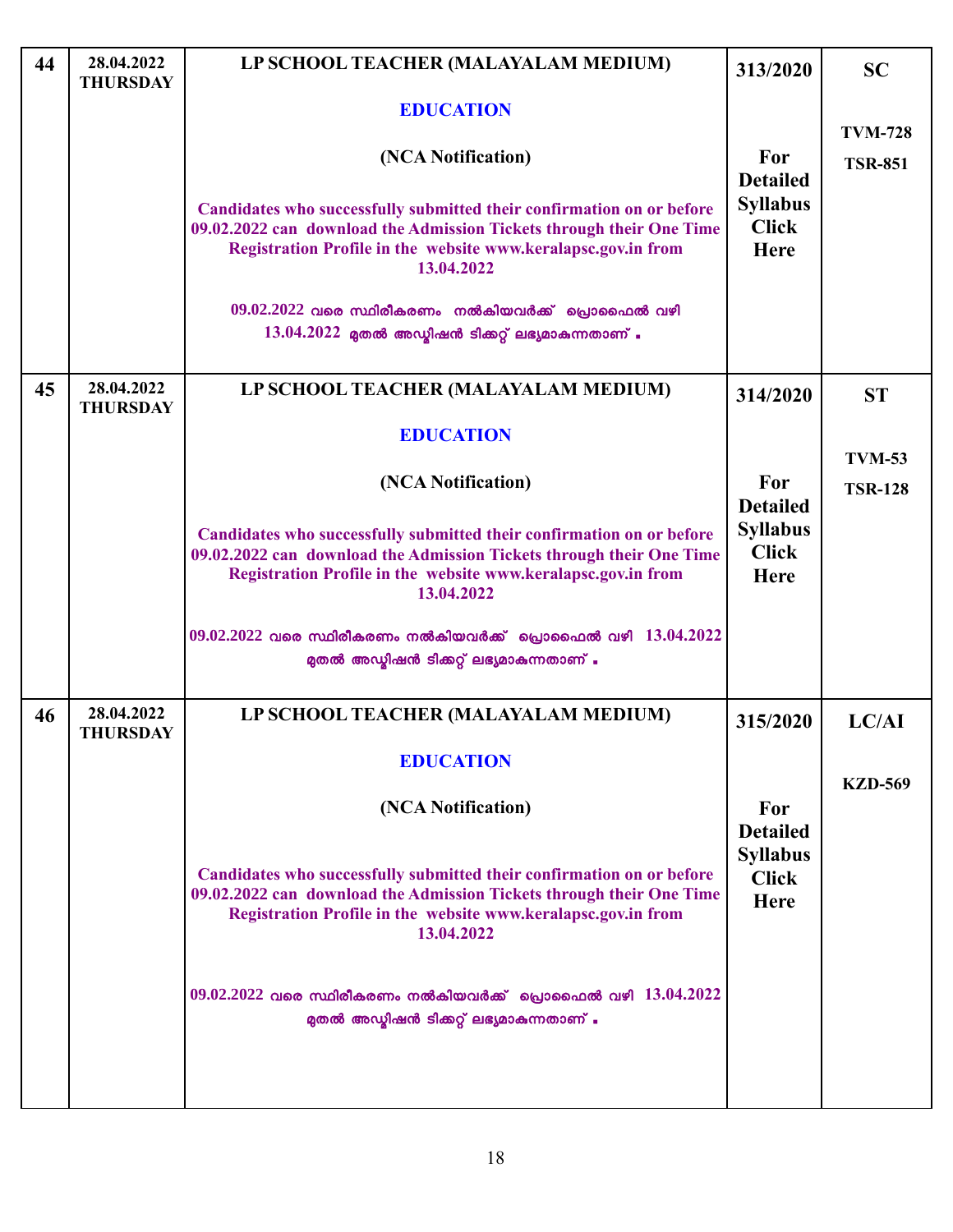| 47 | 28.04.2022<br><b>THURSDAY</b> | LP SCHOOL TEACHER (MALAYALAM MEDIUM)                                                                                                                                                                                         | 316/2020                                                   | <b>SIUC</b>     |
|----|-------------------------------|------------------------------------------------------------------------------------------------------------------------------------------------------------------------------------------------------------------------------|------------------------------------------------------------|-----------------|
|    |                               | <b>EDUCATION</b>                                                                                                                                                                                                             |                                                            | <b>Nadar</b>    |
|    |                               | (NCA Notification)                                                                                                                                                                                                           | For<br><b>Detailed</b><br><b>Syllabus</b><br><b>Click</b>  | <b>TSR-271</b>  |
|    |                               | Candidates who successfully submitted their confirmation on or before<br>09.02.2022 can download the Admission Tickets through their One Time<br>Registration Profile in the website www.keralapsc.gov.in from<br>13.04.2022 | <b>Here</b>                                                |                 |
|    |                               | $09.02.2022$ വരെ സ്ഥിരീകരണം നൽകിയവർക്ക് പ്രൊഫൈൽ വഴി $13.04.2022$<br>മുതൽ അഡ്മിഷൻ ടിക്കറ്റ് ലഭ്യമാകുന്നതാണ് .                                                                                                                 |                                                            |                 |
|    |                               |                                                                                                                                                                                                                              |                                                            |                 |
| 48 | 28.04.2022<br><b>THURSDAY</b> | LP SCHOOL TEACHER (MALAYALAM MEDIUM)                                                                                                                                                                                         | 317/2020                                                   | <b>Dheevara</b> |
|    |                               | <b>EDUCATION</b>                                                                                                                                                                                                             |                                                            |                 |
|    |                               | (NCA Notification)                                                                                                                                                                                                           | For                                                        | <b>TVM-163</b>  |
|    |                               | Candidates who successfully submitted their confirmation on or before<br>09.02.2022 can download the Admission Tickets through their One Time<br>Registration Profile in the website www.keralapsc.gov.in from<br>13.04.2022 | <b>Detailed</b><br><b>Syllabus</b><br><b>Click</b><br>Here |                 |
|    |                               | $09.02.2022$ വരെ സ്ഥിരീകരണം നൽകിയവർക്ക് പൊഫൈൽ വഴി<br>$13.04.2022$ മുതൽ അഡ്യിഷൻ ടിക്കറ്റ് ലഭ്യമാകുന്നതാണ് .                                                                                                                   |                                                            |                 |
| 49 | 28.04.2022                    | LP SCHOOL TEACHER (MALAYALAM MEDIUM)                                                                                                                                                                                         | 318/2020                                                   | Hindu           |
|    | <b>THURSDAY</b>               | <b>EDUCATION</b>                                                                                                                                                                                                             |                                                            | <b>Nadar</b>    |
|    |                               | (NCA Notification)                                                                                                                                                                                                           | For                                                        | <b>KLM-38</b>   |
|    |                               |                                                                                                                                                                                                                              | <b>Detailed</b><br><b>Syllabus</b>                         | <b>TSR-50</b>   |
|    |                               | Candidates who successfully submitted their confirmation on or before<br>09.02.2022 can download the Admission Tickets through their One Time                                                                                | <b>Click</b>                                               | WYD-02          |
|    |                               | Registration Profile in the website www.keralapsc.gov.in from<br>13.04.2022                                                                                                                                                  | <b>Here</b>                                                | <b>KNR-03</b>   |
|    |                               | $09.02.2022$ വരെ സ്ഥിരീകരണം നൽകിയവർക്ക് പ്രൊഫൈൽ വഴി $13.04.2022$<br>മുതൽ അഡ്യിഷൻ ടിക്കറ്റ് ലഭ്യമാകുന്നതാണ് .                                                                                                                 |                                                            | $KZD-01$        |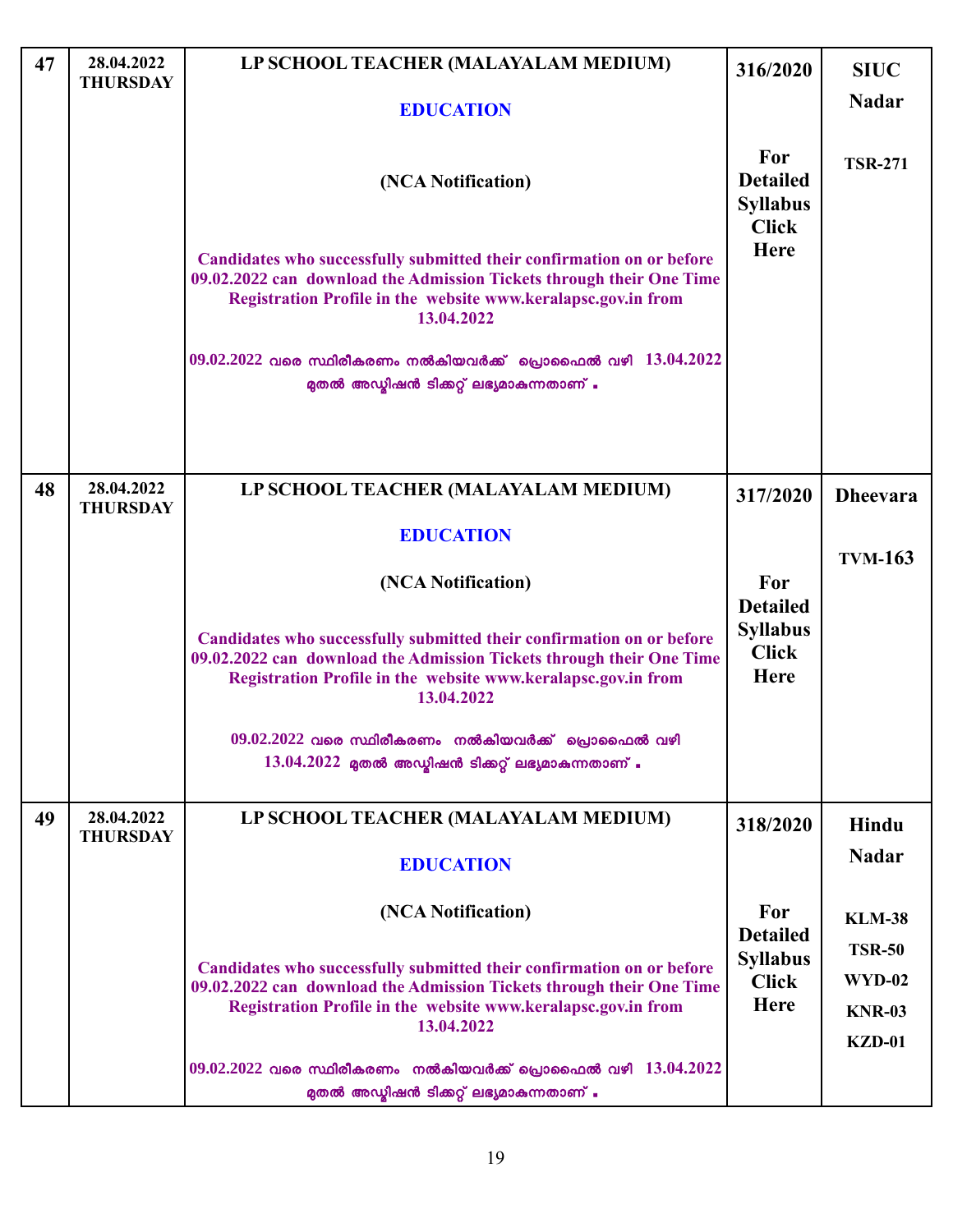| 50 | 28.04.2022<br><b>THURSDAY</b> | LP SCHOOL TEACHER (MALAYALAM MEDIUM)                                                                                                                                                                                         | 545/2021                                | Hindu                            |
|----|-------------------------------|------------------------------------------------------------------------------------------------------------------------------------------------------------------------------------------------------------------------------|-----------------------------------------|----------------------------------|
|    |                               | <b>EDUCATION</b>                                                                                                                                                                                                             |                                         | <b>Nadar</b>                     |
|    |                               | (NCA Notification)                                                                                                                                                                                                           | For<br><b>Detailed</b>                  | <b>EKM-136</b>                   |
|    |                               | Candidates who successfully submitted their confirmation on or before<br>09.02.2022 can download the Admission Tickets through their One Time<br>Registration Profile in the website www.keralapsc.gov.in from<br>13.04.2022 | <b>Syllabus</b><br><b>Click</b><br>Here |                                  |
|    |                               | $09.02.2022$ വരെ സ്ഥിരീകരണം നൽകിയവർക്ക് പ്രൊഫൈൽ വഴി $13.04.2022$<br>മുതൽ അഡ്മിഷൻ ടിക്കറ്റ് ലഭ്യമാകുന്നതാണ് .                                                                                                                 |                                         |                                  |
|    |                               | <b>COMMON TEST FOR SL.NO. 43 TO 50</b>                                                                                                                                                                                       |                                         |                                  |
| 51 | 30.04.2022<br><b>SATURDAY</b> | <b>CONFIDENTIAL ASSISTANT GRADE II</b>                                                                                                                                                                                       | 277/2018                                | <b>TVM-521</b>                   |
|    |                               | <b>VARIOUS</b>                                                                                                                                                                                                               |                                         | <b>KLM-317</b>                   |
|    |                               | (DIRECT RECRUITMENT)                                                                                                                                                                                                         |                                         | <b>PTA-116</b>                   |
|    |                               |                                                                                                                                                                                                                              |                                         | <b>ALP-364</b>                   |
|    |                               | <b>Dictation and Transcription Test</b>                                                                                                                                                                                      |                                         | <b>KTM-278</b>                   |
|    |                               | A passage in English consisting of 400 (Four                                                                                                                                                                                 |                                         | <b>IDK-194</b>                   |
|    |                               | hundred) words will be dictated in 5 minutes (at a rate of 80                                                                                                                                                                |                                         | <b>EKM-524</b><br><b>TSR-472</b> |
|    |                               | words per minute) and the candidates have to take down the<br>passage in shorthand, then to write the passage in longhand                                                                                                    |                                         | <b>PKD-236</b>                   |
|    |                               | using ink within one hour.                                                                                                                                                                                                   |                                         | <b>MLP-253</b>                   |
|    |                               |                                                                                                                                                                                                                              |                                         | <b>KKD-479</b>                   |
|    |                               | <b>Maximum Marks</b><br>: 100                                                                                                                                                                                                |                                         | <b>KNR-250</b>                   |
|    |                               |                                                                                                                                                                                                                              |                                         | <b>WYD-166</b>                   |
|    |                               | <b>Duration</b><br>: 1 Hour 05 Minutes                                                                                                                                                                                       |                                         | <b>KZD-111</b>                   |
|    |                               | <b>Medium of Question : English</b>                                                                                                                                                                                          |                                         |                                  |
|    |                               | Candidates can download the Admission Tickets through<br>their One Time Registration Profile in the Website<br>www.keralapsc.gov.in from 16.04.2022                                                                          |                                         |                                  |
|    |                               | ഉദ്യോഗാർത്ഥികൾക്ക് പ്രൊഫൈൽ വഴി $16.04.2022$ മുതൽ<br>അഡ്യിഷൻ ടിക്കറ്റ് ലഭ്യമാകുന്നതാണ് .                                                                                                                                      |                                         |                                  |
|    |                               |                                                                                                                                                                                                                              |                                         |                                  |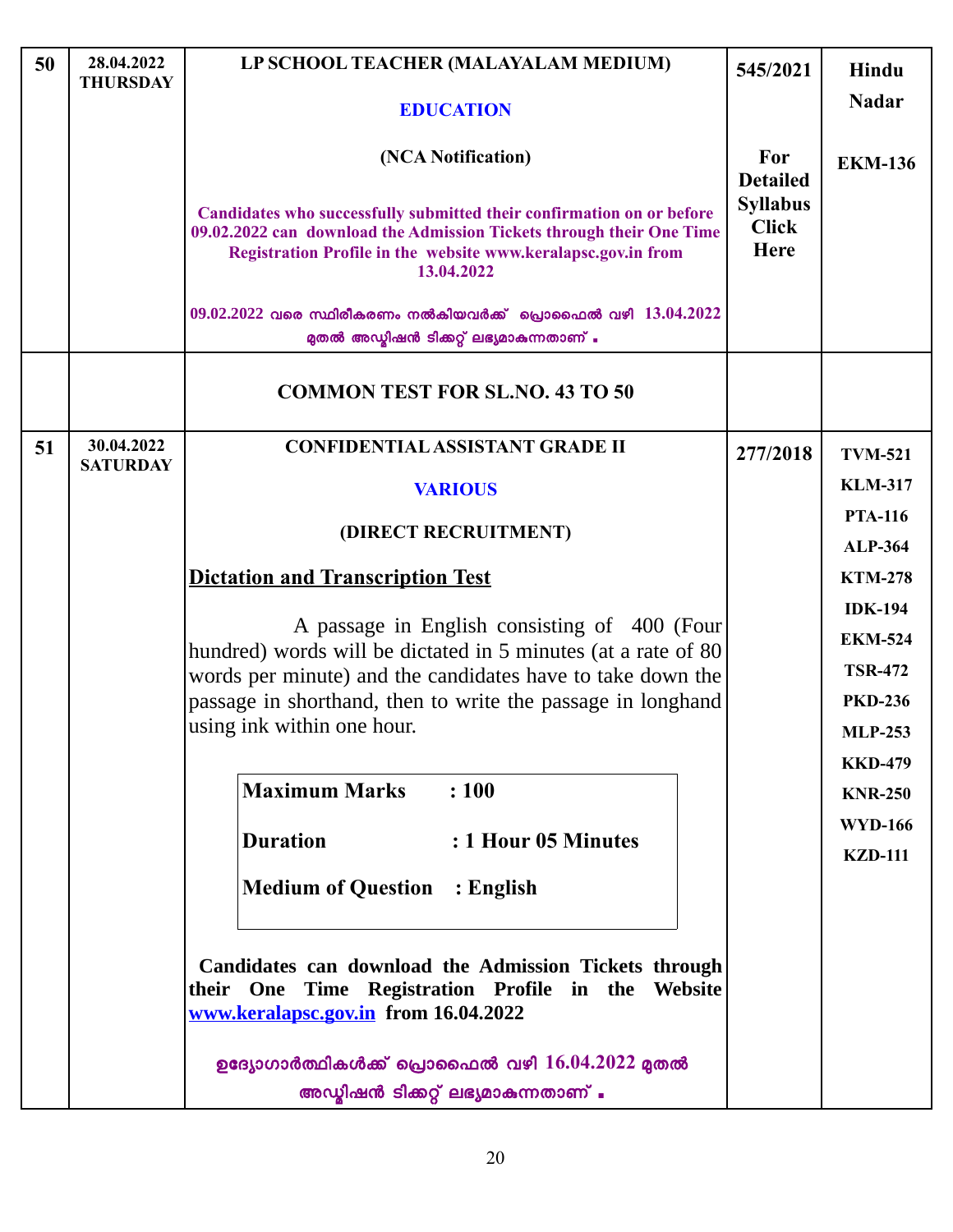| 52 | 30.04.2022<br><b>SATURDAY</b> | <b>CONFIDENTIAL ASSISTANT GRADE II</b>                                 | 278/2018 | $TVM-2$           |
|----|-------------------------------|------------------------------------------------------------------------|----------|-------------------|
|    |                               | <b>VARIOUS</b>                                                         |          | $KLM-1$           |
|    |                               |                                                                        |          | $ALP-2$           |
|    |                               | (BY TRANSFER)<br>(Low paid employees of Govt. Service)                 |          | KTM-3             |
|    |                               |                                                                        |          | $IDK-1$           |
|    |                               | <b>Candidates can download the Admission Tickets through</b>           |          | EKM-3             |
|    |                               | their One Time Registration Profile in the Website                     |          | <b>TSR-1</b>      |
|    |                               | www.keralapsc.gov.in from 16.04.2022                                   |          | <b>PKD-2</b>      |
|    |                               |                                                                        |          | KKD-1             |
|    |                               | ഉദ്യോഗാർത്ഥികൾക്ക് പ്രൊഫൈൽ വഴി $16.04.2022$ മുതൽ                       |          | <b>KNR-1</b>      |
|    |                               | അഡ്യിഷൻ ടിക്കറ്റ് ലഭ്യമാകുന്നതാണ് .                                    |          |                   |
| 53 | 30.04.2022<br><b>SATURDAY</b> | <b>CONFIDENTIAL ASSISTANT GRADE II</b>                                 | 113/2019 | <b>ST</b>         |
|    |                               | <b>VARIOUS</b>                                                         |          |                   |
|    |                               | (NCA Notification)                                                     |          | <b>PTA-3</b>      |
|    |                               | <b>Candidates can download the Admission Tickets through their One</b> |          | <b>EKM-12</b>     |
|    |                               | Time Registration Profile in the Website www.keralapsc.gov.in          |          | KZD-3             |
|    |                               | from 16.04.2022                                                        |          |                   |
|    |                               | ഉദ്യോഗാർത്ഥികൾക്ക് പ്രൊഫൈൽ വഴി $16.04.2022$ മുതൽ                       |          |                   |
|    |                               | അഡ്യിഷൻ ടിക്കറ്റ് ലഭ്യമാകുന്നതാണ് .                                    |          |                   |
| 54 | 30.04.2022<br><b>SATURDAY</b> | <b>CONFIDENTIAL ASSISTANT GRADE II</b>                                 | 114/2019 | <b>Muslim</b>     |
|    |                               | <b>VARIOUS</b>                                                         |          |                   |
|    |                               | (NCA Notification)                                                     |          | <b>KLM-84</b>     |
|    |                               | <b>Candidates can download the Admission Tickets through their One</b> |          | <b>EKM-148</b>    |
|    |                               | Time Registration Profile in the Website www.keralapsc.gov.in          |          |                   |
|    |                               | from 16.04.2022                                                        |          |                   |
|    |                               | ഉദ്യോഗാർത്ഥികൾക്ക് പ്രൊഫൈൽ വഴി $16.04.2022$ മുതൽ                       |          |                   |
|    |                               | അഡ്യിഷൻ ടിക്കറ്റ് ലഭ്യമാകുന്നതാണ് .                                    |          |                   |
| 55 | 30.04.2022<br><b>SATURDAY</b> | <b>CONFIDENTIAL ASSISTANT GRADE II</b>                                 | 115/2019 | <b>Viswakarma</b> |
|    |                               | <b>VARIOUS</b>                                                         |          |                   |
|    |                               | (NCA Notification)                                                     |          | <b>KZD-83</b>     |
|    |                               | <b>Candidates can download the Admission Tickets through their One</b> |          |                   |
|    |                               | Time Registration Profile in the Website www.keralapsc.gov.in          |          |                   |
|    |                               | from 16.04.2022                                                        |          |                   |
|    |                               | ഉദ്യോഗാർത്ഥികൾക്ക് പ്രൊഫൈൽ വഴി $16.04.2022$ മുതൽ                       |          |                   |
|    |                               | അഡ്യിഷൻ ടിക്കറ്റ് ലഭ്യമാകുന്നതാണ് .                                    |          |                   |
|    |                               |                                                                        |          |                   |